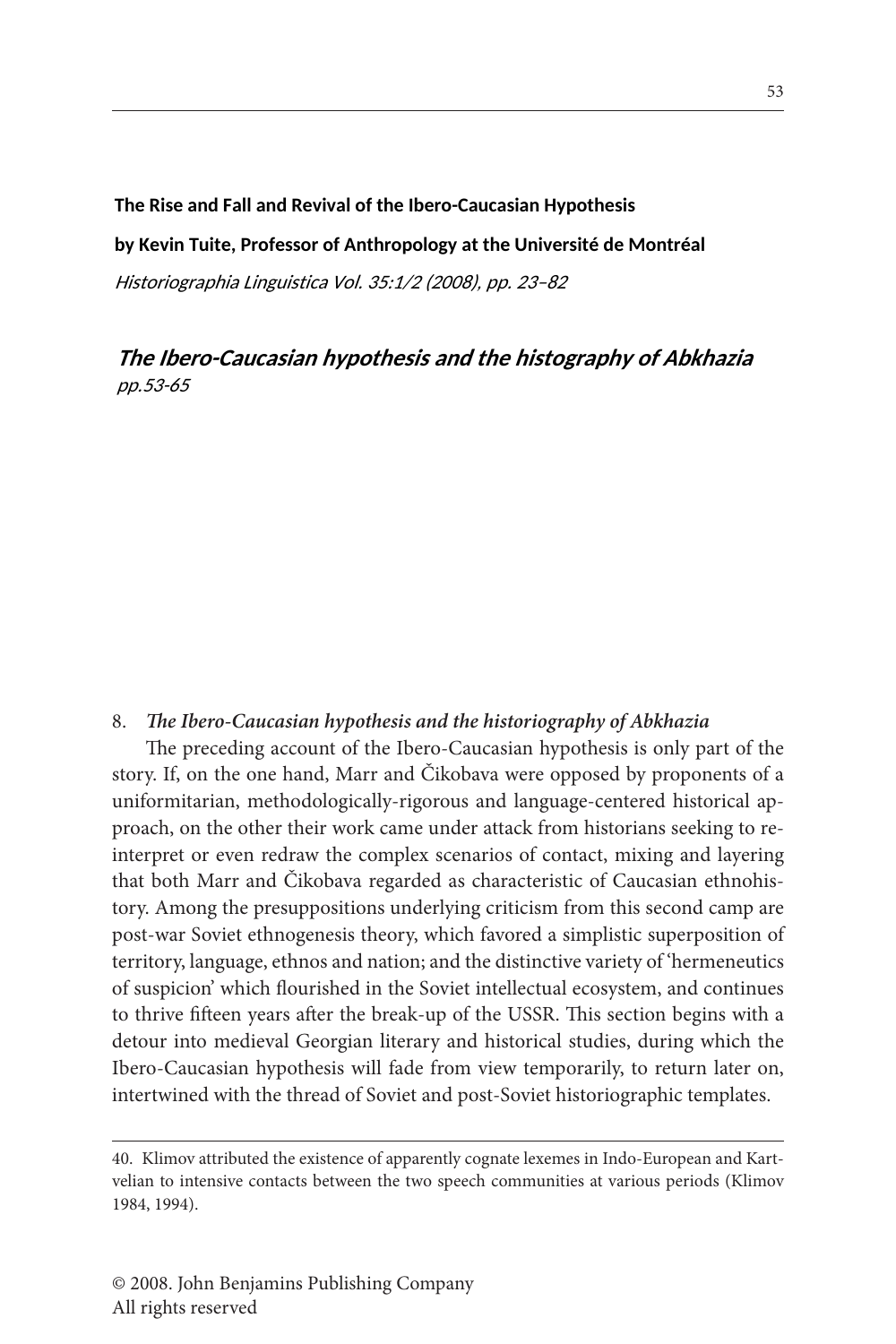# 8.1 *P'avle Ingoroq'va, Giorgi Merčule, and the 'Life of Grigol of Xandzta'*

Less than a month after Čikobava's triumphant speech at the 1951 special session of the Academy of Sciences on Stalin's contribution to linguistics, a thick manuscript by the literary historian P'avle Ingoroq'va (1893–1990) was delivered to the printers, although it would not be published until three years later. At first glance, Ingoroq'va's tome purported to be a biography of the 10th-century Georgian ecclesiastic Giorgi Merčule, best known as the author of the 'Life of Grigol of Xandzta'.<sup>41</sup> The latter text was written in 951, and Ingoroq'va's *Giorgi Merčule* was intended to commemorate the 1000th anniversary of the 'Life of Grigol of Xandzta', a critical edition of which Ingoroq'va published in 1949. It was to have an impact far beyond the disciplinary frontiers of Georgian medieval literary studies, however, and continues to arouse passions over a half-century after its publication. Like Čikobava, Ingoroq'va singled out Marr for criticism in the pages of his book, but his angle of attack was radically different, and the consequences for Georgian historiography were far more problematic. Ingoroq'va's name is commonly invoked in debates over the historical relation between Abkhazia and Georgia, often by partisans of one side or the other who seem not to have read more than a few excerpts from Ingoroq'va's thousand-page monograph. In order to understand how this mid–20th-century biography of a mid–10th-century biographer became the cause and object of heated argument ever since its publication, I will discuss the importance of each of its three layers, as it were: Grigol and his times, the significance of Giorgi Merčule's hagiography of Grigol, and Ingoroq'va's objectives in writing a study of Giorgi.

According to his biographer, Grigol of Xandzta was born in 759 and died at the age of 102 in 861. Although born into a prominent East Georgian noble family, Grigol was drawn to a monastic vocation. Accompanied by three companions, the young Grigol left his home province, then under Arab domination, and traveled southwestward to what is now northeastern Turkey. Grigol explored the sparselysettled district of K'larjeti, in search of a solitary locale where he could found a monastery. He chose the remote site of Xandzta, where he and his companions built a wooden church and a simple monastic compound. In the course of time Grigol of Xandzta became archimandrite of a coalition of a dozen monasteries in the region, which were founded by him or his disciples. Grigol's monastic career overlapped, and to an extent intersected, the reigns of three rulers who were

<sup>41.</sup> Full title: "The work and career of the worthy life of our holy and blessed father Grigol the Archimandrite, builder of Xandzta and Shat'berd, and with him the commemoration of many blessed fathers" (*Šromay da mo>uac'ebay >irsad cxorebisay c'midisa da net'arisa mamisa čuenisa grigolisi arkimandrit'isay, xanŠtisa da šat'berdisa a>mašenebelisay, da mis tana qsenebay mravalta mamata net'artay*). The version consulted while writing this paper is that of Abuladze et al. (1963). "Merčule" is not the family name of the author but rather a title loosely translated "specialist in [ecclesiastical] law" or perhaps "theologian" (Ingoroq'va 1954: 17–28).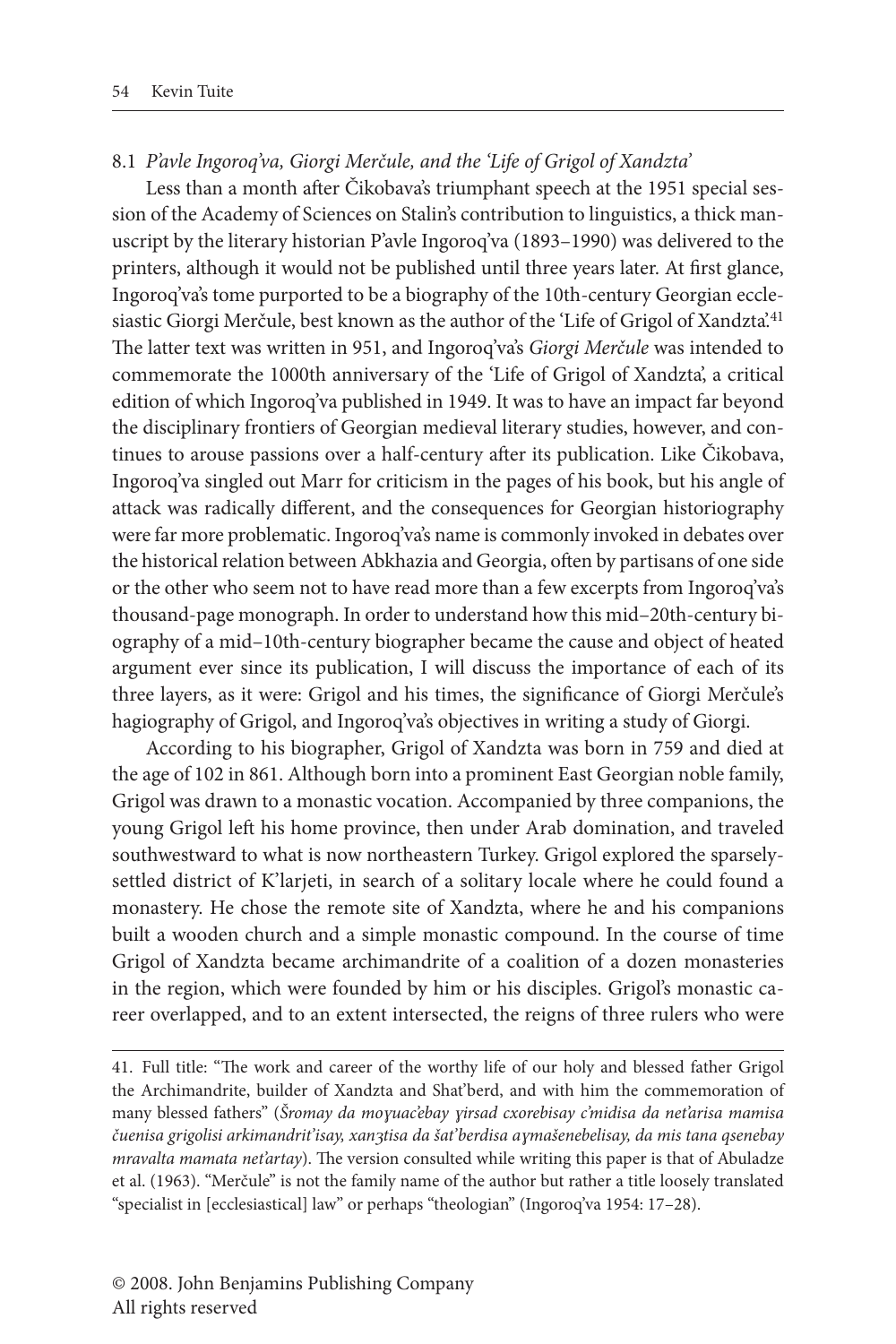to play a critical role in the struggle for the liberation of western Transcaucasia from foreign (Arab and Byzantine) hegemony, and the eventual consolidation of the united Georgian kingdom under Bagrat' III in the early 11th century: Leon II (King of Abkhazia 786–798), Ashot' Kuropalates (King of Georgia 800–826) and his son and successor Bagrat' I (826–876). Although inheritor of the Iberian kingdom in eastern Georgia, Ashot' moved his residence to Art'anuji in K'larjeti after a series of defeats by the Arab armies. It was from here that he and his sons launched their long campaign to retake southern and eastern Georgia, and it was in K'larjeti that they took an interest in and contributed financially to Grigol's ecclesiastical work.

Composed ninety years after the death of its subject, the biography of Grigol of Xandzta fell into oblivion until the mid–19th century, when a Georgian scholar came across an 11th-century copy of Giorgi Merčule's text in the library of the Jerusalem Patriarchate. Marr examined the manuscript in 1902 and published a scholarly edition nine years later. Since World War II the 'Life of Grigol of Xandzta' has been issued in several critical editions, and, in abridged and annotated form, it has become a prominent component of the Old Georgian literary canon taught in schools.42 The popularity of this work cannot be ascribed to its literary merits alone. In a list of key themes laid out for middle-school readers of the 'Life of Grigol of Xandzta', K'. Danelia included, alongside medieval church history and monastic life, 'the self-government (autocephaly) of the Georgian church, and the cultural and political integrity (*mtlianoba*) of Georgia' (Sarĵveladze et al. 1986: 135). With regard to the status of the Orthodox Church in Georgia, Giorgi Merčule described significant moves toward autonomy from the patriarchates of Constantinople and Jerusalem, such as the securing of the right to consecrate holy oils locally rather than import them from Jerusalem. This would culminate in the removal of the Orthodox communities of western Transcaucasia — Lazica, Egrisi and Abkhazia — from subordination to Byzantium and their attachment to the Iberian Catholicosate in Mcxeta, just as the latter had earlier become autonomous from Antioch. As for the concept of Georgian national unity, while the 'Life of Grigol of Xandzta' certainly accorded important supporting roles to the kings of Iberia and Abkhazia, whose dynastic union in 1010 gave rise to the united Georgian kingdom of which the present-day Republic of Georgia considers itself the successor, it is in the domain of religion that the Georgian nation received its initial definition. In previous centuries, the proper name *Kartli* denoted a territory and feudal state in eastern Georgia, corresponding to the province still known

<sup>42.</sup> Notwithstanding the reform of the standard written language in the 19th century, even the earliest Georgian literary works are no more inaccessible to modern readers than, say, Chaucer or *Piers the Plowman* are to contemporary Anglophones.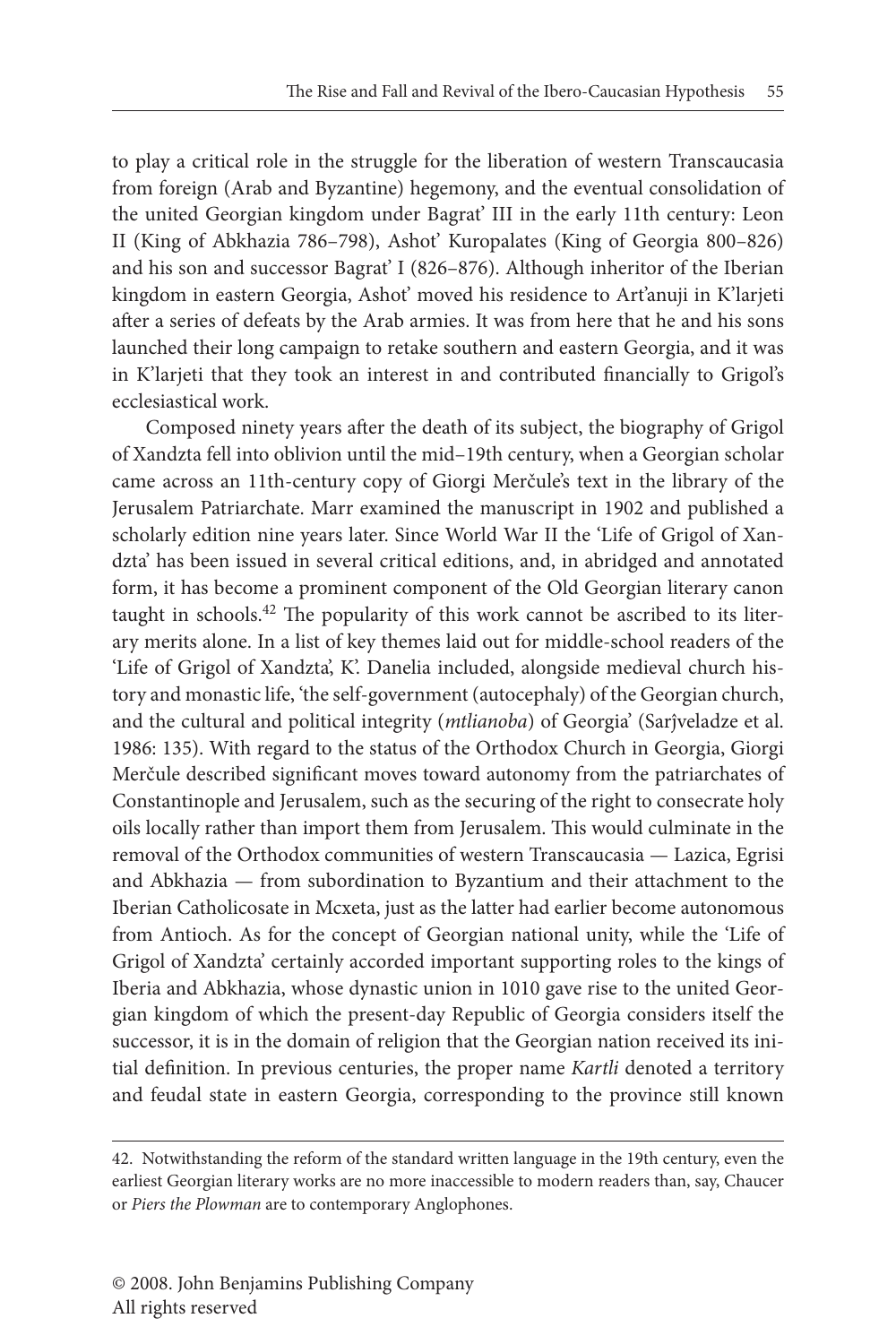under that name today. In words that many a Georgian schoolchild can recite from memory, Giorgi Merčule gave *Kartli* a vastly expanded denotation, as 'the spacious country within which the liturgy is celebrated and all prayers are performed in the Georgian language' ("kartlad priadi kueq'anay ayiracxebis, romelsa-ca šina kartulita enita žami šeic'irvis da locvay q'oveli ayesrulebis"), except for the Kyrie Eleison, which continued to be sung in Greek (Grig. Xandzt. §44). *Kartli,* and later *Sakartvelo* "the land of the Kartlians", became the name of a national community — Georgia — that now reached westward to the Black Sea coast.

This type of equation between religious affiliation and an identity one might call 'ethnic' is by no means rare, whether in Western Asia or elsewhere, and indeed 'Kartveli' continued to be in use among the Georgian population to refer to Orthodox Christians, whatever language they might speak, until the 17th century (Boeder 1994, 1998). It is very important to note that the territory where Georgian was in use as the liturgical language, especially after it replaced Greek in this function in the Abkhaz Kingdom and throughout western Georgia (a process already complete by the time the 'Life of Grigol of Xandzta' was composed; Ingoroq'va 1954: 221), comprised both the "Kingdom of the Georgians" (*kartvelta samepo*) ruled by Bagrat' I and his successors, and the "Kingdom of the Abkhazians" (*apxazta samepo*) ruled by Leon II and his successors, until both royal houses were united in the person of Bagrat' III (978–1014), who inherited the Georgian crown through his father and the Abkhazian crown through his mother.

As represented by Marr, as well as the historians Ivane Javaxišvili and Simon Janašia (1900–1947), the western provinces, which were the staging grounds for the consolidation of the Georgian kingdom, had complex histories of their own. In the introduction to his 1911 edition of the 'Life of Grigol of Xandzta', Marr characterized the history of K'larjeti as one of shifting linguistic, political and religious affiliations among the local population. The original inhabitants, in Marr's opinion, were "Tubal-Cain" (Laz-Mingrelian-speaking) tribes, which then were progressively Armenianized as Armenian hegemony extended over the region in the early medieval period. Beginning in the mid–8th century, the population of K'larjeti began taking on Georgian identity, initially due to the incursion of Georgian overlords, then subsequently through adoption of Georgian first as liturgical, then spoken language, a process aided by the Chalcedonian (i.e., Orthodox) religious affiliation of the K'larjetians. According to Marr, even in Giorgi Merčule's time Armenian remained in use as the mother tongue of a significant portion of the local inhabitants. As for Abkhazia, no one questioned the presence of ethnolinguistically Abkhazian tribes along the eastern Black Sea coast since ancient times, a belief reinforced by references in Pliny the Elder, Arrian and other Greek and Roman sources to tribes whose names contained the roots *Abasg-/Abask-* and *Apsil-/ Absil-* (cf. the modern ethnonyms *Abaza* and *Apsua*, the self-designation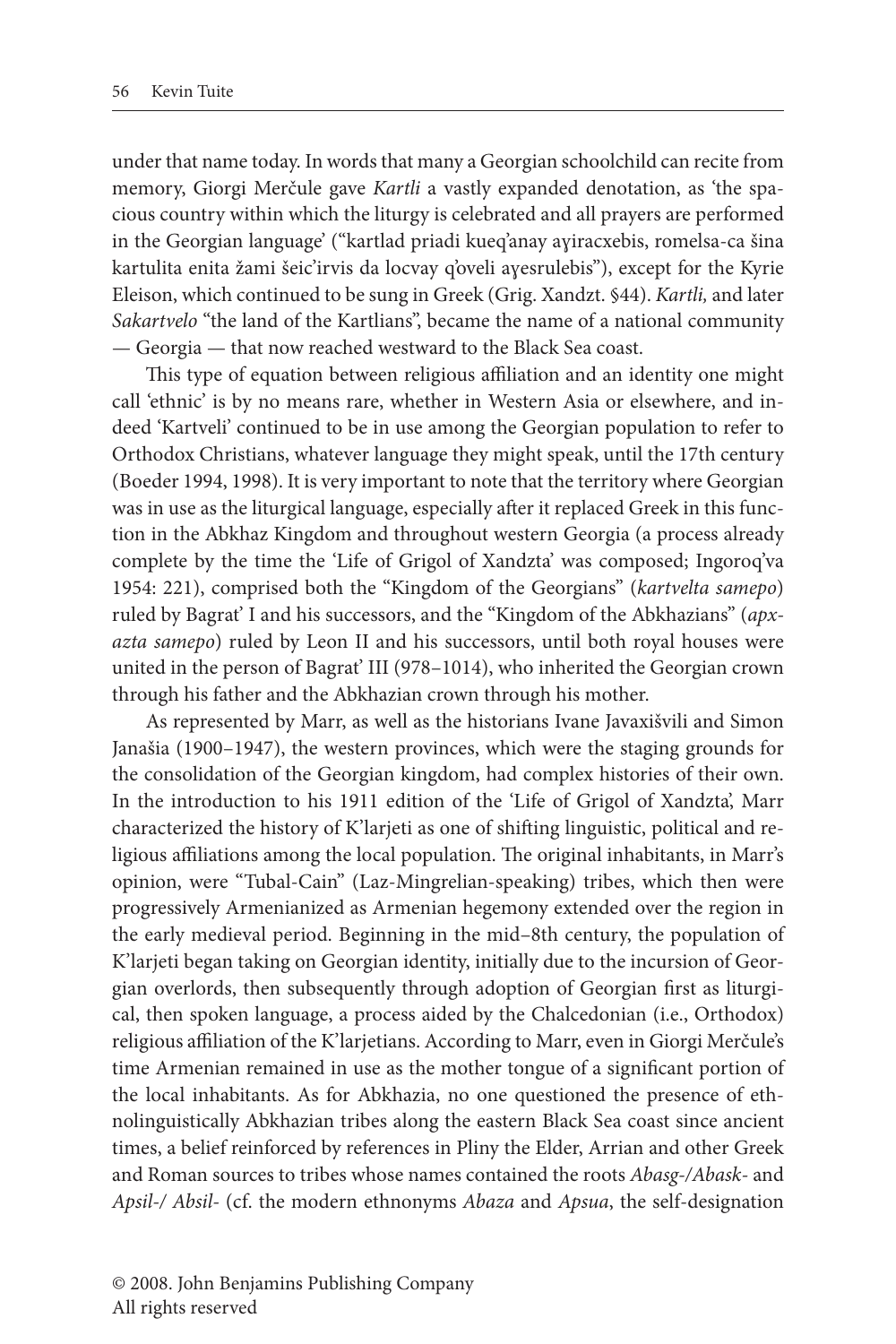of the Abkhazians).43 Furthermore, Janašia (1940) found what he interpreted as evidence of an Abkhaz-Adyghean substrate both within the borders of modernday Abkhazia and further south and east in what is now Georgian-speaking territory. Among the toponymic elements of Northwest Caucasian origin identified by Janašia were the suffixes *-ps-/-pš-*, meaning "water, river" and *-q'va* "valley". River names including these elements are found as far south as Guria (*Supsa*) and Ach'aria (*Ač'q'va*). The hypothesis that Abkhaz-Adyghean speakers were among the ancient inhabitants of western Georgia received the support of Marr (1930) and Čikobava (1948: 263), and indeed is compatible with the supposition, expressed by Javaxišvili (1960: 401–417) and Kavtaradze (1985), that the remote linguistic ancestors of the Georgians came from further south. Beginning with the reign of Leon II in the late–8th century, the Abkhazian principality, a former vassal state of Byzantium, declared its independence, and embarked on what business writers would call a 'guppy-swallows-whale' merger. Beginning with Egrisi and Argveti, the whole of western Georgian was progressively incorporated into an expanded 'Kingdom of the Abkhazians' with its new capital in Kutaisi. After Bagrat' III inherited the thrones of both Abkhazia and (eastern) Georgia, the designation "King of the Abkhazians" was the first-named among the royal titles.<sup>44</sup> It would seem difficult to deny the involvement of ethnic Abkhazians in this process, even if they became a small minority in the expanded kingdom of which they were the titular nationality. The Abkhaz language was not used in writing at this time, but the epithet given to King Giorgi IV Lasha (reigned 1213–1223), son of Queen Tamar, provides a tantalizing indication of the presence of Abkhaz speakers at the royal court. According the *Kartlis cxovreba*, Lasha 'is translated 'enlightener of the world' in the language of the Apsars [= Abkhazians]' ("ganmanatlebelad soplisa itargmana apsarta enita").45 If the historical evidence is taken cumulatively and at face value, the postulate that Abkhazian was spoken in at least the northern part of the territory now called Abkhazia for the past two millennia would be the null hypothesis. To argue otherwise would imply that the author has obtained new

<sup>43.</sup> For the classical references and attempts at identification with modern ethnolinguistic groups, see the *Real-Encyclopädie* entries on the "Abaskoi" (I: 20), "Apsilai" (II: 277) and "Heniochoi" (VIII: 259–279).

<sup>44.</sup> The official title of King Davit IV Aghmashenebeli (reigned 1089–1125) was as follows: "King of the Abkhazians, Georgians, Rans, K'axs and Armenians (*mepe apxazta, kartvelta, ranta, k'axta da somexta*), Sharvan-shah and Shah-in-shah and autocratic sovereign of all the East and West". The Rans and K'axs were inhabitants of two ancient provinces of eastern Georgia.

<sup>45.</sup> According to the most widely-accepted derivation, *laša* is related to Abkhaz *a-laśa* "light" (Charachidzé 1968: 679–680; Chirikba 1998: 44).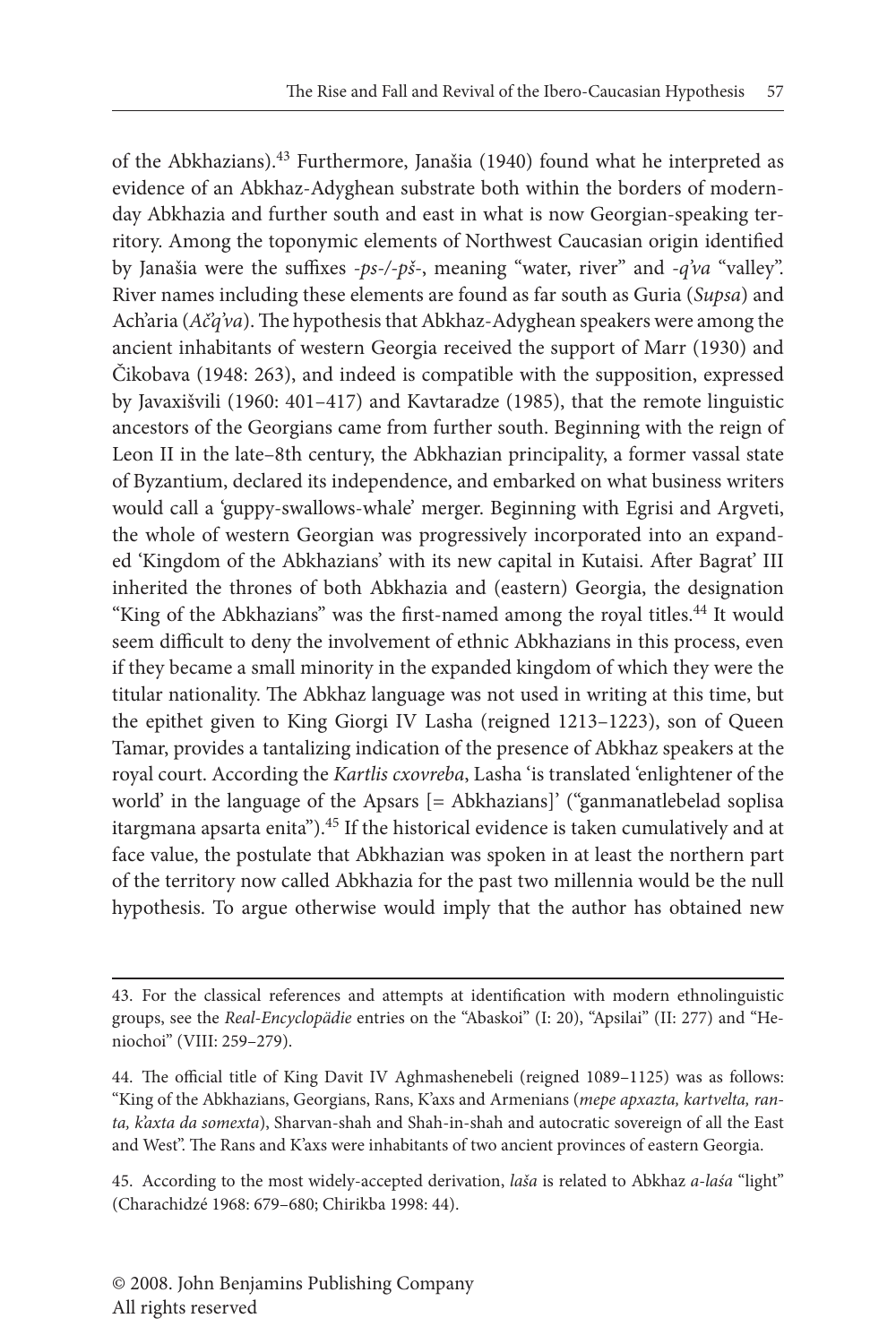evidence, formulated a more elegant hypothesis, or been influenced by factors of a different nature.

Enter P'avle Ingoroq'va. Trained in St. Petersburg in the years preceding the Russian Revolution, Ingoroq'va returned to Georgia, where he was appointed to a position in the Manuscript Section of the Georgian National Museum. In the course of his uncommonly long career — Ingoroq'va died in 1990 at the age of 97 — he published important studies in the fields of medieval and 19th-century Georgian literature, paleography, poetics and hymnography. His scholarly approach to the Georgian literary classics was characterized by extensively-researched explorations into the biographies of the authors of these works, and the times and sociohistorical contexts in which they were composed. Long before the Giorgi Merčule study, Ingoroq'va wrote a lengthy essay on the early–13th century epic poem "The Knight in the Leopard's Skin" (*Vepxist'q'aosani*). This work has held the status of a national epic for centuries, and the poem's protagonists are commonly evoked as exemplars of virtues especially prized by the Georgian people, such as fidelity, valor, hospitality and eloquence. Little is known for certain about Shota Rustaveli — literally, Shota of Rustavi — the poem's self-proclaimed author, and the oldest textual traces of 'The Knight in the Leopard's Skin' are dated well over a century after its presumed composition during the reign of Queen Tamar, around the year 1200.

In 1917, Marr, who at the time was one of the foremost authorities on Old Georgian philology, stirred up a veritable scandal in Georgian intellectual circles when he published his claim that 'The Knight in the Leopard's Skin' was composed no earlier than the 14th-century, by a Muslim Georgian from the southern frontier province of Meskheti (Dzidziguri 1985: 63; Cherchi & Manning 2002). Marr's assertion was not as outlandish as it might seem: The main characters of 'The Knight in the Leopard's Skin' are depicted as being from Arabia or India, the poem's author presents the work as a translation from Persian, and specifically Christian references are conspicuously absent from the text. Needless to say, many of Marr's contemporaries found his identification of Georgia's greatest literary genius as a Muslim to be shocking and tantamount to blasphemy. Marr's essay appeared while Ingoroq'va was working on his own contribution to Rustaveli studies, a lengthy study eventually completed in 1922. Ingoroq'va did not attack Marr head-on, referring only once to the "unanticipated and incomprehensible" 1917 essay in a footnote (1963: 73), but his conclusions with regard to Rustaveli's identity represented a total rejection of Marr's arguments and a return to the traditional view, with a surprising amount of biographical detail added. Despite the paucity of hard evidence, Ingoroq'va not only placed the author at Queen Tamar's court, but went so far as to identify him with Shota III of the Hereti branch of the royal house of Bagrat'ion (Ingoroq'va 1963: 82–117), a claim few specialists would deem to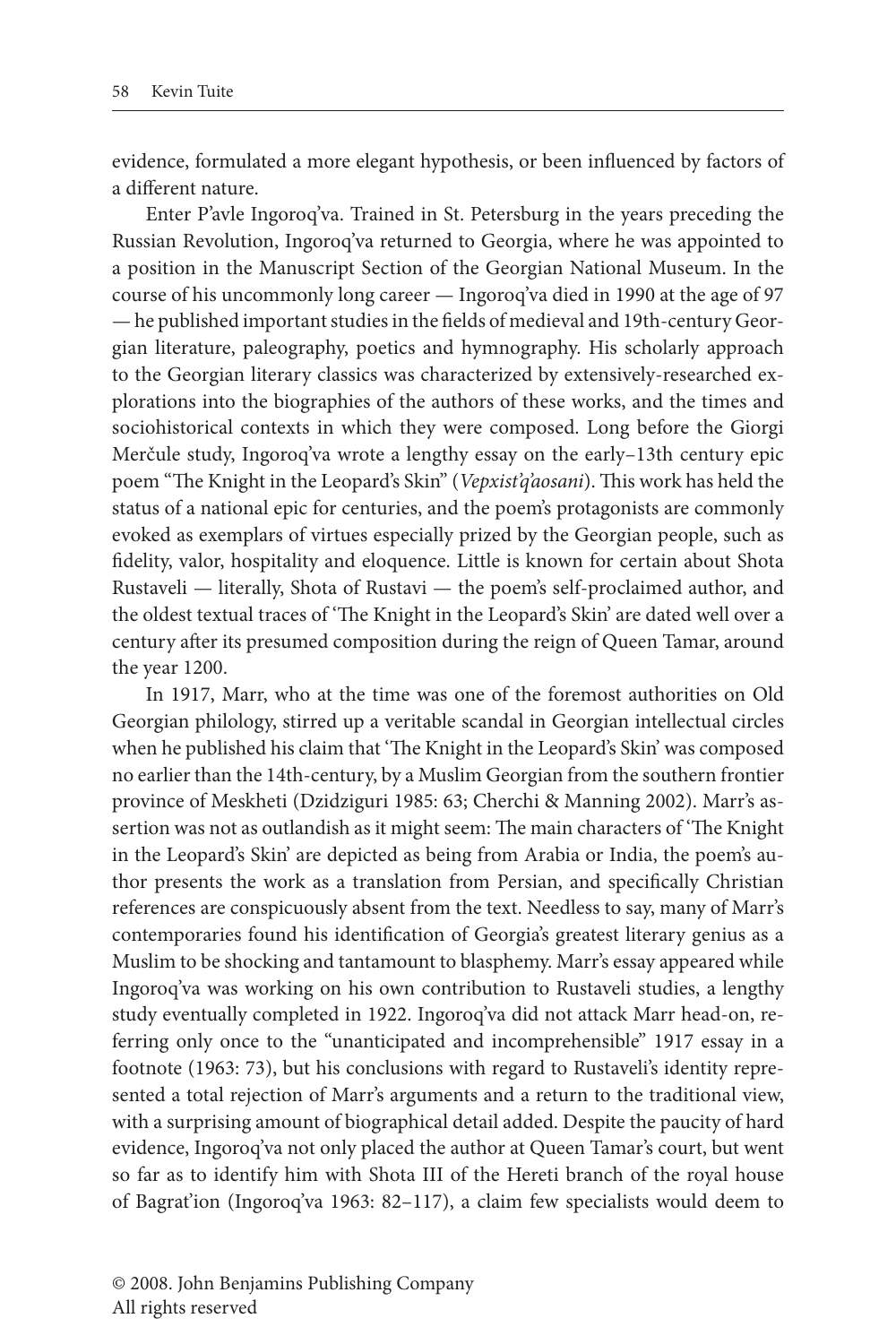be more than thinly-supported speculation (Baramidze 1958: 32–45; K'ak'abadze 1966: 244–276).

Seen from the perspective of Ingoroq'va's earlier work, *Giorgi Merčule* looked to be cut from familiar cloth. This book abounds in detailed biographical and historical reconstructions that go far beyond the hypotheses most of his colleagues allowed themselves. But if in the earlier work Ingoroq'va insisted on the canonical Georgianness of Rustaveli in rebuttal to the more 'problematic' identity reconstructed by Marr, in his 1954 monograph it was the 'Georgianness' of the territories and populations featured in the 'Life of Grigol of Xandzta' that was in cause, and the gloves were off in his attacks on the writings of the by then long-deceased Marr.

To put it bluntly, Ingoroq'va's project in *Giorgi Merčule* consisted in the erasure of non-Georgians, or those whose Georgianness was perceived as problematic, from the historical record of Abkhazia and southwestern Georgia. To this purpose Ingoroq'va sought to demonstrate that key participants in the story of Georgian unification — the Bagrat'ion royal house, the population of K'larjeti, and the Abkhazians who lent their name to the kingdom that grew to encompass all of western Georgia — were to be identified as canonically "Georgian" all the way back to the dawn of history.

Marr's view, mentioned earlier, that the people of K'larjeti at the time of Grigol of Xandzta were Armenian speakers undergoing assimilation to Georgian identity on the basis of religion, was taken by Ingoroq'va to entail that Marr believed that 'the immediate setting of Grigol of Xandzta's activities, the province of K'larjeti, was not autochthonous Georgian land' ("ara iq'o dzireuli kartuli kveq'ana" [Ingoroq'va 1954: 409]). But in fact Marr did not deny the autochthonicity of the K'larjeti Georgians as such, but rather attributed to their ancestors a complex history of language shift and sociopolitical affiliation. Marr also underscored the critical role of religion in local conceptions of identity. For Ingoroq'va, however, hybridization of this kind had no place in the history of the territories that were to constitute the united Georgian kingdom of the 11th and 12th centuries. Marr was not merely mistaken in his interpretation of the evidence; in publishing such a claim Marr, 'it could be said, reached the summit of the distortion of historical truth' ("ist'oriuli č'ešmarit'ebis damaxinjebaši, šeidzleba itkvas, ertgvar mc'vervals miayc'ia" [1954: 404]). This is far from an isolated instance of such rhetoric: the terms "false" (*q'albi*), "distorted" (*damaxinjebuli*) and "erroneous" (*mcdari*) occur with disturbing frequency in the pages of *Giorgi Merčule.* The criticisms of Marr's linguistic theories going on at the same time, following Stalin's 1951 *Pravda* article, seem almost moderate by comparison.

A similar issue of hybridity had to be confronted with respect to the house of Bagrat'ion, branches of which ruled in both Georgia and Armenia. Since "many erroneous perspectives" had been expressed about their origins, Ingoroq'va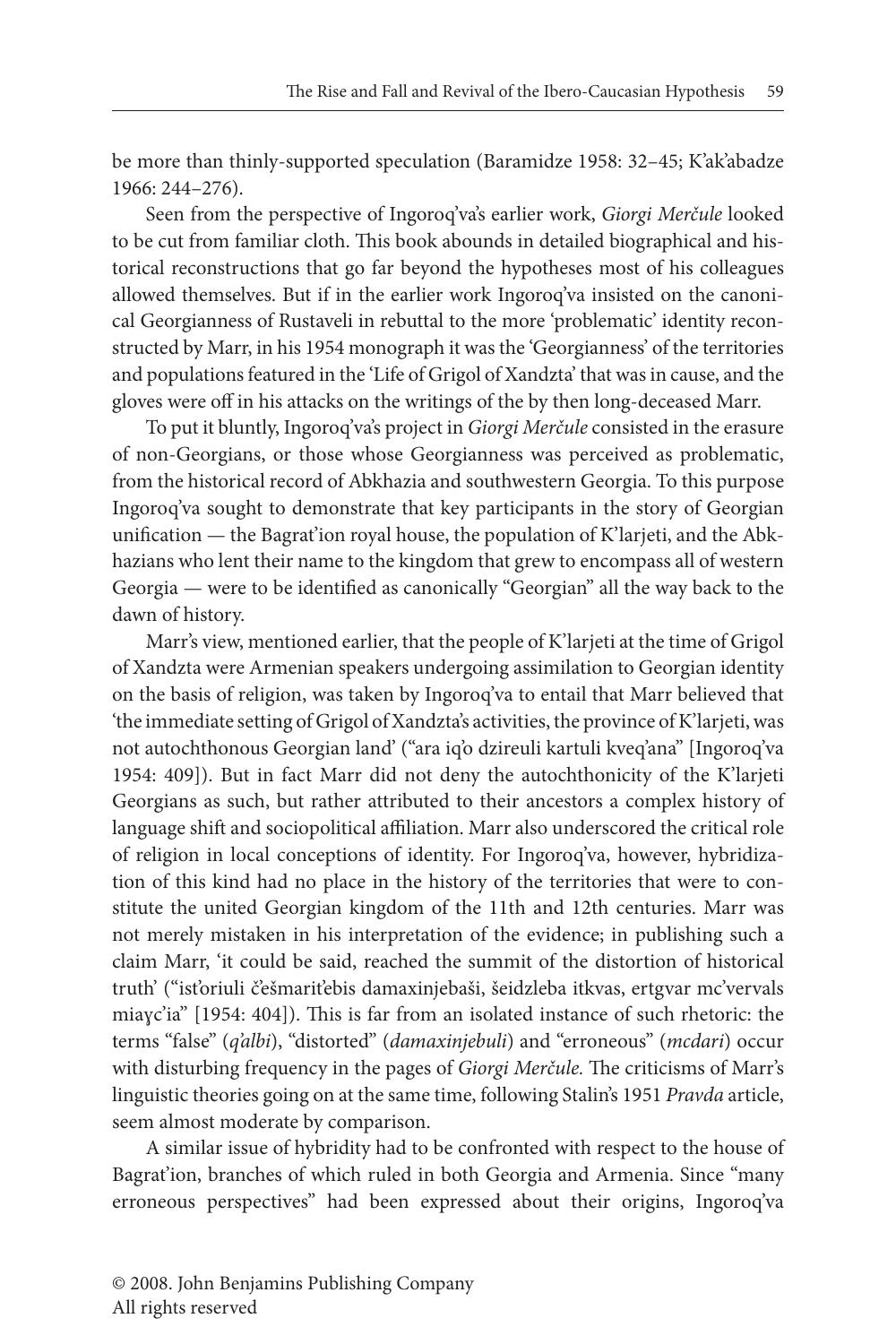sought to set the record straight by demonstrating, with the support of onomastic etymologies of dubious quality, that the Armenian as well as Georgian branches of the Bagratids were of Georgian ancestry, descending from the Old Georgian Parnavazian dynasty (see Ingoroq'va 1954: 87–99).

The most controversial assertion made by Ingoroq'va in his 1954 book, judging by the reaction it provoked immediately after it was made known in print, and the debates it continues to set off over a half-century later, is the claim that the Abkhazians of medieval and ancient western Transcaucasia were not the same people as the contemporary Abkhazians, but rather a Georgian tribe speaking a Kartvelian language. In the author's words (p. 116):

The territory of Abkhazia at the time of the foundation of the "Kingdom of the Abkhazians" [Ingoroq'va's scare quotes], that is, in the 8th century, was inhabited by Georgian tribes, and not only then, but throughout ancient history, Antiquity and the Middle Ages. The Abkhazians and other tribes dwelling in Abkhazia (Absilians, Misimians, Sanigians) were likewise purely Georgian tribes, of Georgian origin and speaking a Georgian [Kartvelian] dialect.

With this astonishing stroke of historical revisionism, Ingoroq'va resolved the (for him) paradoxical fact that the rulers of the 'Kingdom of the Abkhazians', as they incorporated the West Georgian territories, which hitherto had been under the hegemony of the Byzantine Empire, carried out 'a purely Georgian state policy' ("c'minda kartuli saxelmc'ipoebrivi p'olit'ik'is gat'areba" [Ingoroq'va 1954: 117]), including the replacement of Greek by Georgian as the state and liturgical language, followed by the unification of the West Georgian Orthodox dioceses with the Iberian Catholicosate in Mcxeta.

Ingoroq'va's arguments in support of his hypothesis have been picked over time and again by Georgian, Abkhazian and foreign scholars (Ančabadze 1964, 1976; Berdzenišvili 1990; Khoshtaria-Brosset 1997; Melikišvili 1959: 91), and I will not go over this debate here, except with respect to Ingoroq'va's deployment of linguistic arguments. Over forty pages of *Giorgi Merčule* are given over to the etymological analysis of toponyms from Abkhazia and adjacent territories (1954: 148–189). In this section Ingoroq'va took aim at Janašia's 1940 paper on Circassian (Northwest-Caucasian) morphemes in western Transcaucasia, including what is now Georgian-speaking territory. The hydronymic suffix *-ps-/-pš-* is attributed to a Kartvelian source, cognates of which appear in the (possibly onomatopetic) Common Kartvelian root \**ps-* "urinate" and the obsolete Georgian lexemes *pša(n)-* "stream, spring" and *pšat'ala* "slush". The alleged Circassian cognates cited by Janašia are written off as either borrowings from Georgian, or as derived from an ancestral form common to both language groups (Ingoroq'va 1954: 185). In the context of Ingoroq'va's argumentation, the Ibero-Caucasian hypothesis was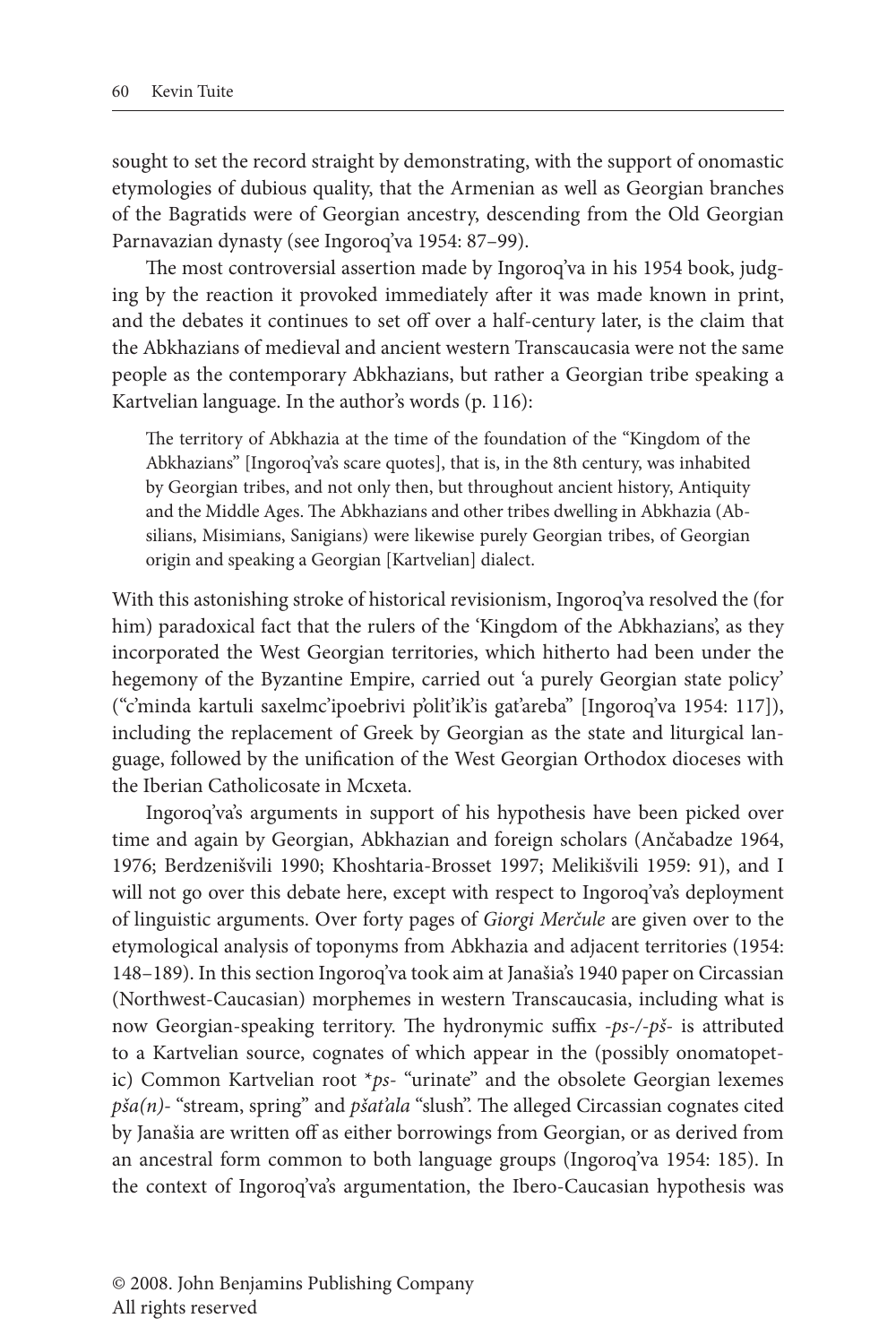employed as a device for waving aside evidence that other Caucasian speech communities might have ancient roots within the borders of the medieval Georgian kingdom. I do not know of any explicit reaction by Čikobava to Ingoroq'va's linguistic speculations, but evidence of his opinion can be inferred from Bgažba's (1964) descriptive grammar of an Abkhaz dialect, in which the traditional view of the Northwest-Caucasian origins of Abkhaz toponyms is presented with additional supporting data (1964: 252–269). Čikobava was the *redaktor* of Bgažba 1964, and he along with Ketevan Lomtatidze were singled out by the author for special thanks for their "valuable advice and help in the preparation" of the book for publication (1964: 7).

The appearance of Ingoroq'va (1954) opened a second front in the repudiation of Marrism, but whereas Čikobava and his school retained the broader historiographic approach advocated by Marr and his predecessors as far back as Klaproth, Ingoroq'va's work marked a distinct rupture with respect to the presuppositions underlying the reconstruction of the past. All three scholars — Marr, Čikobava and Ingoroq'va — could be charged with the methodological sin of assuming the correctness of the postulates they set out to prove, and then tailoring or selecting the data to fit. Marr's leading postulates changed throughout his career, mutating from the Semitic-Kartvelian hypothesis through Japhetic to four-element monogenesis and socioeconomic stadialism. Čikobava, like Javaxišvili before him, advocated the genetic unity of all indigenous Caucasian languages, plus a few isolates from the Near East and Mediterranean region, but refused to abandon the familytree model of West-European historical linguistics, or speculate about genetic or stadial links between Ibero-Caucasian and Indo-European. Marr's linguistics and ethnology could be said to have been informed by Turgot's (1756) dictum that all peoples and all languages are the products of contact and mixture, but taken to an absurd extreme, even as they lacked the methodological caution and self-criticism that Turgot so emphatically advocated. Čikobava's program was closer in spirit to the 'historicism' of critics of the Neogrammarians, such as Curtius or Schuchardt, and retained the model of language mixture, although — as with the Ibero-Caucasian family — he did not extend it beyond the Caucasus. Indeed, Čikobava and his colleagues believed that extensive borrowing and structural influence among languages was a distinctive feature of the Caucasus throughout its history (Čikobava 1955, Lomtatidze 1955).

#### 8.2 *Ingoroq'va's historiographic template*

Ingoroq'va's starting point and leading historiographic presupposition was not so much a methodological postulate as a *template*: an image of the nation as a simple and unnuanced superposition of territory, ethnos and language, with an unbroken existence going back to prehistory. It would appear likely that Ingoroq'va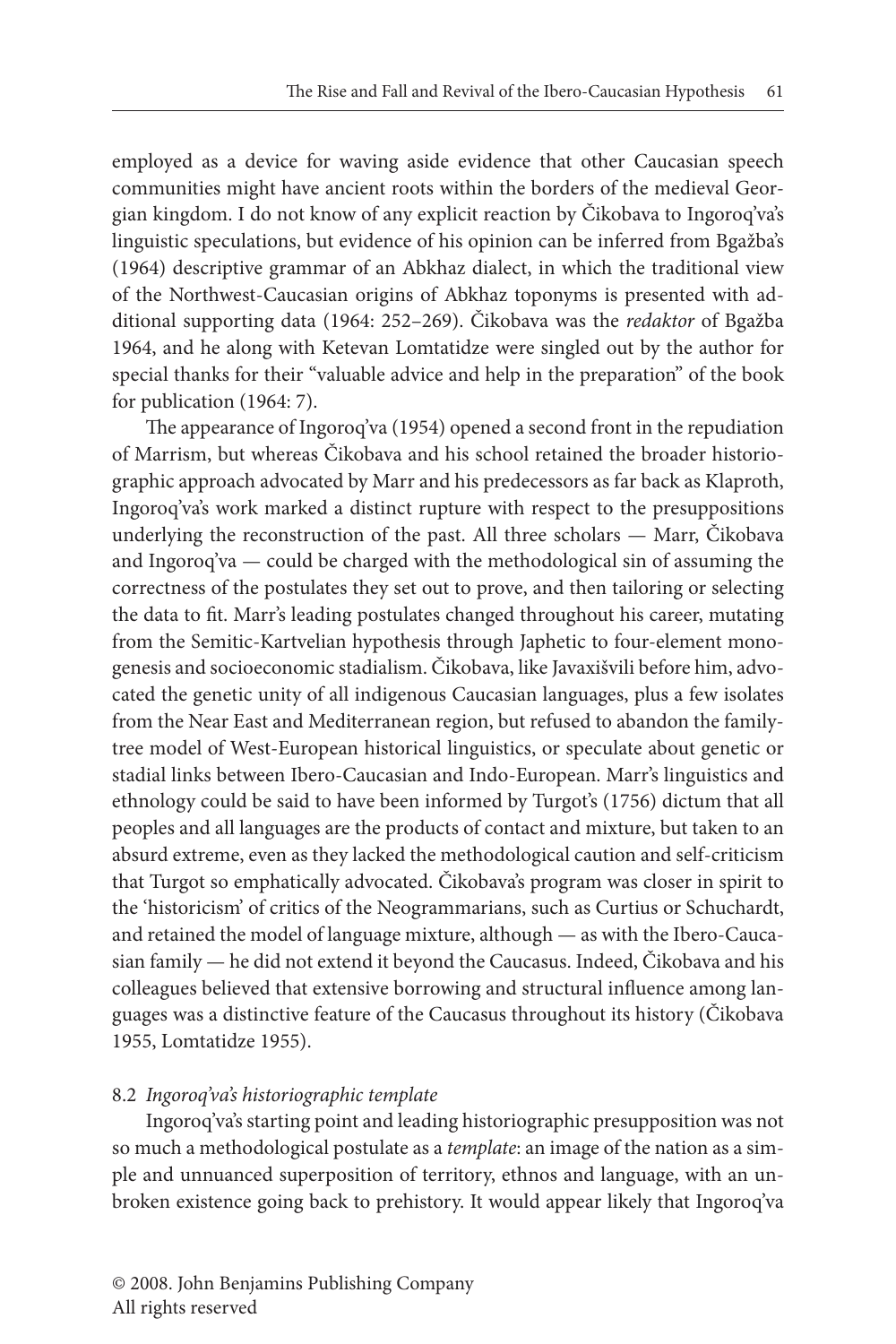drew upon some version of late Stalin-era Soviet ethnogenesis theory, applied homogenously across time and space within the borders of medieval Georgia, like the uniform coloring of national territories on a political map (cf. Gordadzé 2000). The appearance in print of *Giorgi Merčule* provoked heated responses by Abkhaz intellectuals and calls for the book to be withdrawn from circulation. The Communist authorities also stepped in and criticisms were made of Ingoroq'va and some of his supporters among the Georgian intelligentsia (Kholbaia et al. 1999: 19–21). But the effect on Georgian and Abkhazian historiography could not be so easily reversed. With few exceptions, the reconstruction of the ethnic and linguistic composition of ancient and medieval Abkhazia become a politicized topic, an arena in which competing claims for sovereignty over the contemporary Abkhaz ASSR were being played out.

Rebuttals to Ingoroq'va's reconstruction of an Abkhaz-free Abkhazia began to appear in print. Abkhaz historians noted that most of their Georgian colleagues likewise attributed Northwest-Caucasian linguistic affiliation to the ancient *Apsilae* and *Abasgoi* (e.g., Melikišvili 1959: 90). In addition, they argued that other Black-Sea coastal tribes ought to be identified as belonging to the same language group, despite the competing claims of Georgian scholars and the difficulty of establishing convincing etymologies of their ethnonyms. So, for example, Ančabadze (1964: 169–176, 1976: 26–48) and Inal-Ipa (1965: 90) equated the ancient *Sanigai* with the Northwest Caucasian Sadz tribe, rather than the Kartvelian-speaking Zans (Mingrelians) or Svans. In Inal-Ipa's view, the *Apsilae, Abasgoi, Misimianoi*  and *Sanigai* were ancestors of the contemporary Abkhazians (1965: 90–94; cf. Chirikba 1998: 44–47). Most mainstream Georgian historians credited the ethnic Abkhazians with a long-standing presence in the territory, while insisting that they were never the only ethnic community residing in the territory that bears their name. The *Sanigai, Misimianoi* and other ancient tribes with etymologically non-transparent ethnonyms were claimed to represent autochthonous Kartvelianspeaking ethnic groups dwelling within the borders of what is now Abkhazia.<sup>46</sup> At the same time, Ančabadze's (1976) assertion that a distinctly Abkhazian national identity began to consolidate in the feudal period, and that Abkhaz-speakers played a leading role in the Abkhaz kingdom — even though Georgian was the state language and written medium — received sharp criticism from Georgian historians such as Berdzenišvili (1990: 590–591) and Khoshtaria-Brosset (1997: 69–82). In their view, the Abkhazians, like the Mingrelians, Svans and other West-Georgian populations, adopted the high culture and liturgical-literary language of

<sup>46.</sup> The ethnonym *Sanigai* was claimed by various authors to be cognate with *Zan* (i.e., Mingrelian) or *Svan*; according to Melikišvili (1959: 100), *Misimianoi* represented the Greek rendering of the Svan autoethnonym *mušwæn.*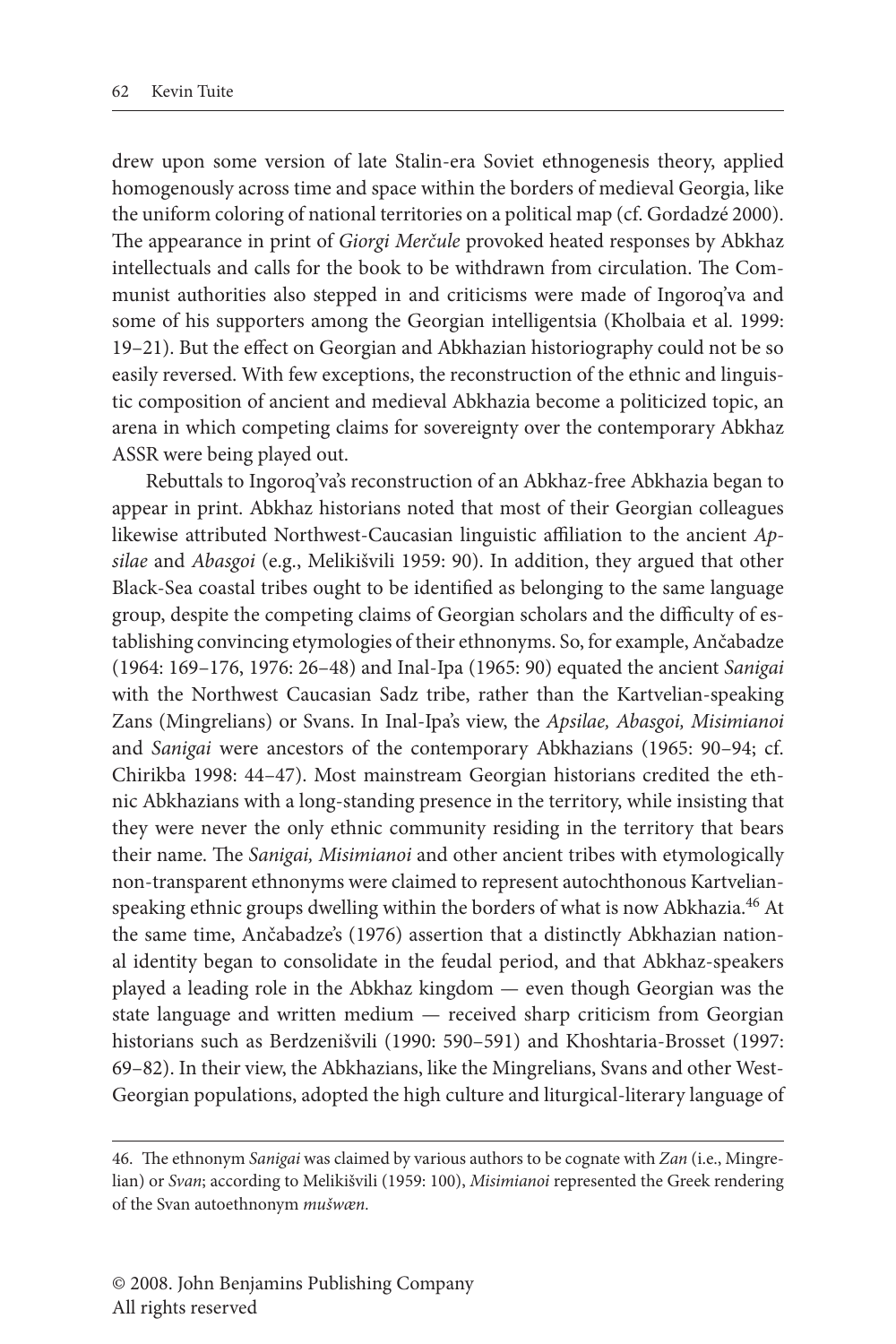Kartli (eastern Georgia), accompanied by the evolution of a common Georgian identity, at first among the elite, and later among other segments of the population. Among representatives of the Georgian scholarly establishment, representations of medieval and ancient Abkhazia took on the contours of an idealized image of the Abkhaz ASSR, in which the Abkhazians enjoy the status of titular nationality (but with Georgian neighbors as far back as can be told), and play an active role in the consolidation of the Georgian state of which they are an integral component.

# 8.3 *Critics and supporters of the Ibero-Caucasian hypothesis in the Abkhazian history debate*

At first operating somewhat on the margins of the Georgian academic mainstream, but then becoming more visible in the waning years of the USSR and more recently, are attempts to continue Ingoroq'va's project of erasing problematic contributors to Georgian ethnogenesis, but with the support of updated argumentation. In the same work in which he criticized one of the key tenets of the Ibero-Caucasian hypothesis, Aleksandre Oniani also took aim at Čikobava's (1948) and Šaradzenidze's (1955) analysis of Svan as a mixed language with Circassian substratal features (Oniani 1989: 264–299), Janašia's (1940) identification of Northwest Caucasian suffixes in western Georgian toponyms (Oniani 1989: 299–309), and Kartvelian morphemes claimed by Čikobava to have been borrowed from a Northwest Caucasian source (Oniani 1989: 309–318). In several respects, the concluding sections of Oniani (1989) read like a supplement to Ingoroq'va (1954). Not only are Ingoroq'va's toponymic analyses cited by Oniani in his critique of Janašia (Oniani 1989: 301–308), but continuity between the two monographs is evident in Oniani's choice of targets (Marr and Janašia, with the addition of Čikobava) and aversion to any hint of 'mixture' in the Kartvelian languages or Georgian toponymy. Oniani also pointed with alarm to the uptake of Čikobava's and Janašia's "mistaken" notions by Abkhaz historians (e.g., Inal-Ipa 1965: 56–57, 95–96, and more recently, Chirikba 1998: 43, Shamba 1998: 55–56). A more recent contribution to the neo-Ingoroq'vist literature is Gamq'relidze's 1991 etymological revisiting of the ethnonyms *Abkhaz-/ Apxaz-* and *Abasg-/Abazg-*. Gamq'relidze argues that the latter root is not related to the Northwest Caucasian *Abaza*, but rather was derived from *Apxaz-* by metathesis due to Greek phonotactic constraints (cf. Put'k'aradze 2005: 138). As for the original reference of *Apxaz-*, "the ethno-cultural state of the Black Sea coast in the first centuries of our era guides us to the possibility of seeing in 'apxaz-'/'Abazgians' tribes of precisely a Western Georgian origin, who must have been close relatives of the Svan and Mingrelo-Laz tribes resident in ancient Colchis" (Gamq'relidze 381991b: 242). The derivation of *Abasg-* from *Apxaz-* is not phonologically implausible, but the claim that the group so designated by ancient writers spoke a Kartvelian language is no more warranted than Ingoroq'va's initial attempt. This new effort to reclaim the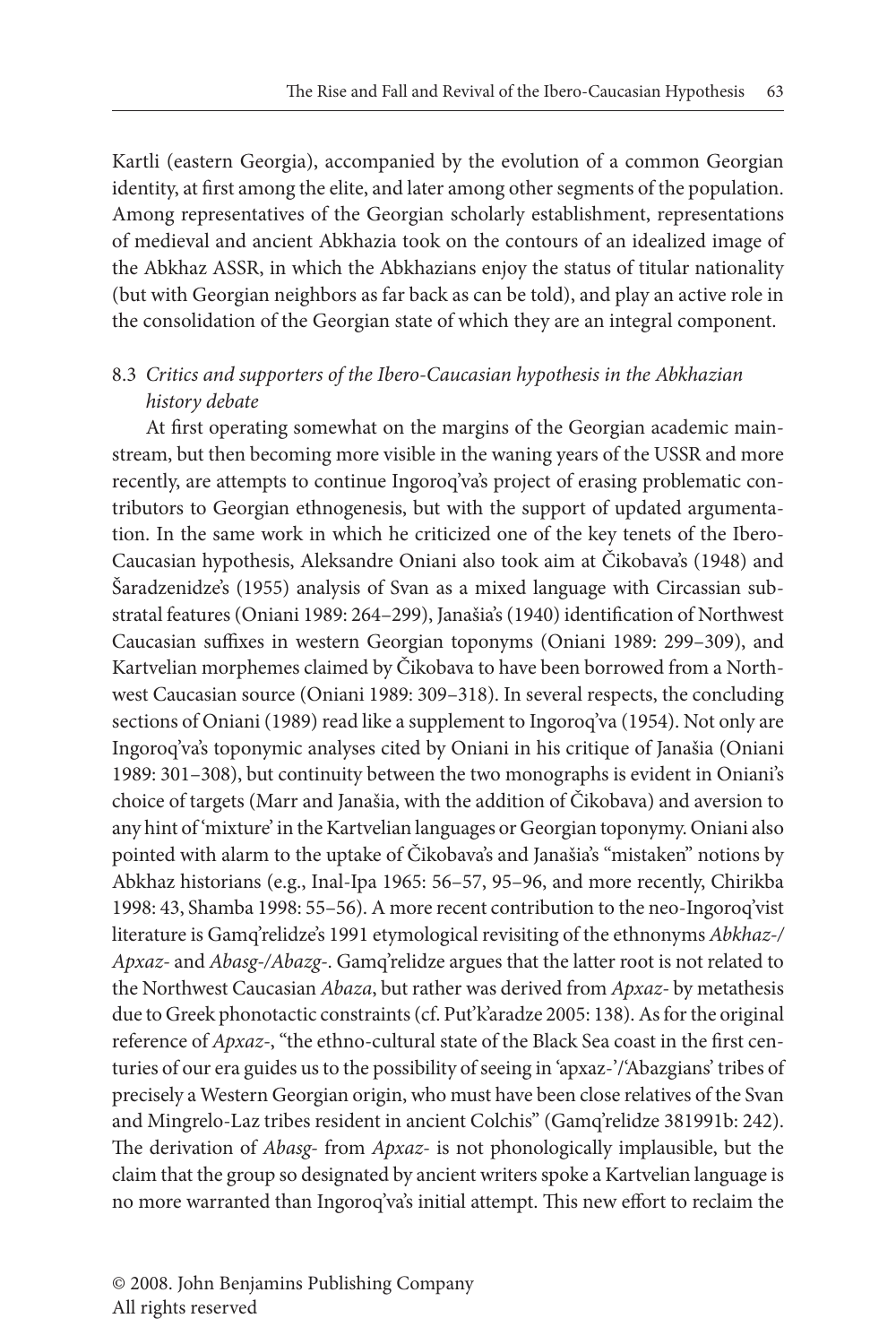ethnonym *Abxaz-/Apxaz-*, and thereby root the Kingdom of the Abkhazians in the ancient Georgian ethnolinguistic domain, is vigorously debated by Hewitt (1991), who apparently was so eager to have a go at Gamq'relidze's article that he took the trouble of publishing his own translation of it.

Both Oniani and Gamq'relidze were prominent critics of the Ibero-Caucasian hypothesis, and partisans of the neogrammarian school of historical-comparative linguistics which Čikobava had repudiated. While I certainly do not maintain that a narrower, methodologically restrained approach to language reconstruction has necessary implications for ethnocultural historiography, in the writings of these two researchers the narrowed focus of their linguistic reconstructions, excluding all languages beyond the confines of the Kartvelian language family, parallels a similar exclusivity in their representation of ancient Georgian territory. It is as though their linguistic and national models were not built from the ground up, but rather hewn out of those of Čikobava, Marr and Janašia, then cleansed of extraneous elements.

Whereas the historiographic template favored by Oniani continues that of Ingoroq'va, calqued upon an idealization of the nation-state as a straightforward and unproblematic superposition of territory, language and ethnos, the template one detects in the writings of Zviad Gamsaxurdia and certain of his followers is that of a clan or extended family, with clear distinctions between members and outsiders, the latter cast in the roles of allies, enemies or guests (cf. Gordadzé 2001). Gamsaxurdia was an enthusiastic supporter of the Ibero-Caucasian concept in its most exuberant extension. Drawing freely from the writings of Marr, Javaxišvili, Čikobava and other sources, Gamsaxurdia (1939–1993) situated the remote ancestors of the Georgians in a wide-ranging community of peoples descended from the ancient 'Proto-Iberians'. Gamsaxurdia's Iberian family was for the most part coextensive with Marr's Japhetic grouping during his Mediterranean phase; among the speech communities claimed to belong were the Basques, Etruscans, Sumerians, Pelasgians and other ancient Near Eastern peoples (Gamsaxurdia 1990: 8–10). But Gamsaxurdia was neither a linguist nor a historian. As dissident activist and later first president of the independent Georgian Republic, Gamsaxurdia sought to endow his people with a national myth, in which their current geopolitical predicament was set in continuity with events of the remote past. For example, the Trojan War was represented by Gamsaxurdia as a confrontation between the Indo-European Hellenes and the 'proto-Georgian' Trojans (1990: 11), mirroring the oppositional stance of Georgia and the Caucasus to Russia and those western democracies supporting Russian hegemony in the former Soviet territo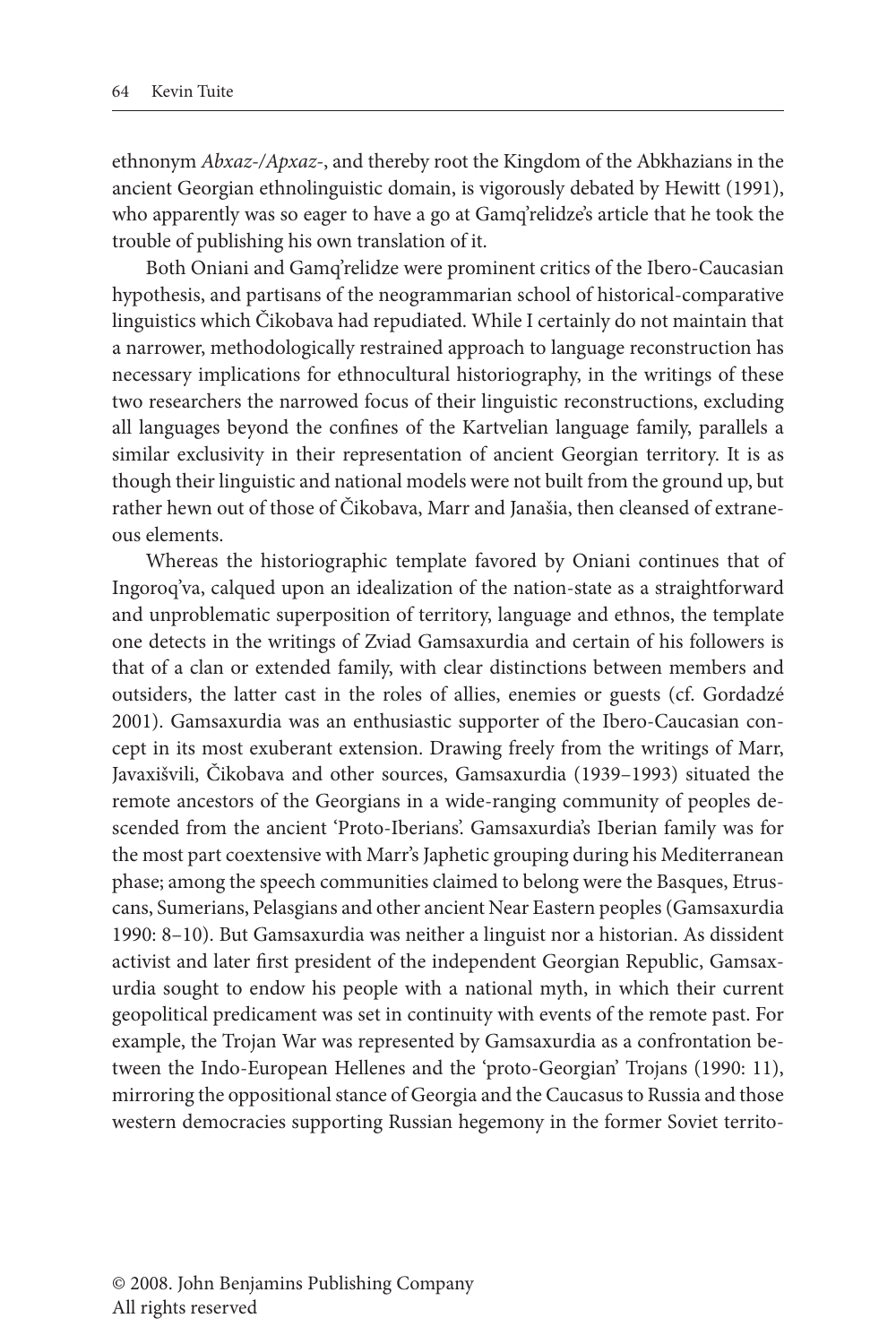ries.47 The other indigenous Caucasian peoples, by contrast, as Ibero-Caucasian speakers, were tantamount to kinfolk, and frequently addressed by Gamsaxurdia in such terms. His letters to the Chechens, Circassians and other North Caucasian peoples, written during his brief presidency in 1991, characteristically began 'dear sisters and brothers' (Gamsaxurdia 1994). Messages and speeches addressed to the Abkhazians, among whom a movement to separate from Georgia was already in full swing, contained particularly emphatic appeals to common origins. One such letter began with references to 'our common Colchian origins, the genetic kinship between our peoples and languages, our common history and common culture' (1994: 15). In response to a question about Abkhaz-Georgian relations, Gamsaxurdia reminded his listeners of the Ibero-Caucasian affiliation linking the two languages, then continued, 'but they [the Abkhazians] did not understand that and hence there is this ethnic conflict, even though their origin is truly Ibero-Caucasian. It is truly so. If they would only have the memory, the knowledge of their origins, they would never have stirred up such conflicts with a related people' (1990: 34–35). Gamsaxurdia's appeal for unity finds an echo in a recent treatment of Georgian-Abkhazian relations by Khoshtaria-Brosset (1997), who repeatedly invokes the Ibero-Caucasian hypothesis as evidence of ancient kinship between the two peoples.<sup>48</sup>

47. In key respects Gamsaxurdia's imagined Iberians are the ideological twins of the late Marija Gimbutas' (1921–1994) 'Old Europeans', in that both are represented as ancient civilizations with cultures and indeed mind-sets sharply contrastive with those of the Indo-Europeans who eventually conquered most of their former homelands. Gamsaxurdia, for example, drew a distinction between the "clairvoyant" (*natelxilviti*) culture of the ancient Pelasgians and the "reasoning" (*azrovnebiti*) culture of the Greeks (1992: 12). One also notes striking parallels between Gamsaxurdia's conception of the organic unity of Ibero-Caucasian peoples and the 'Eurasianism' of Trubetzkoy and some of his Russian contemporaries (Sériot 1993). Both Gamsaxurdia and Trubetzkoy imagined a deeper unity among neighboring peoples that transcended religion and nationality, in which their respective nations — the Georgians and the Russians — played a leading role. Furthermore, their visions of unity were forged in opposition to the dominant civilizations that shared the Eurasian continent ('Romano-Germanic' Europe for Trubetzkoy, both Europe and Russia for Gamsaxurdia). Unlike Trubetzkoy, however, Gamsaxurdia also believed in the genetic and linguistic unity of the Ibero-Caucasians.

48. Consistent with their insistance on the organic unity of the Ibero-Caucasian peoples and languages is the stance of certain followers of Gamsaxurdia with respect to Mingrelian and Svan, which they classify as dialects rather than languages (Put'k'aradze 2001, 2002, 2003; Gvanceladze 2004). Since the speakers of these two Kartvelian languages identify themselves, and are identified, as Georgians at both official and informal levels, the designation of Mingrelian and Svan as separate languages is deemed a potential source of division within the very heart of the family. Attempts by the tsarist authorities to create a Mingrelian literary and even liturgical language, written in Cyrillic rather than Georgian script, reinforce the belief that a similar divide-and-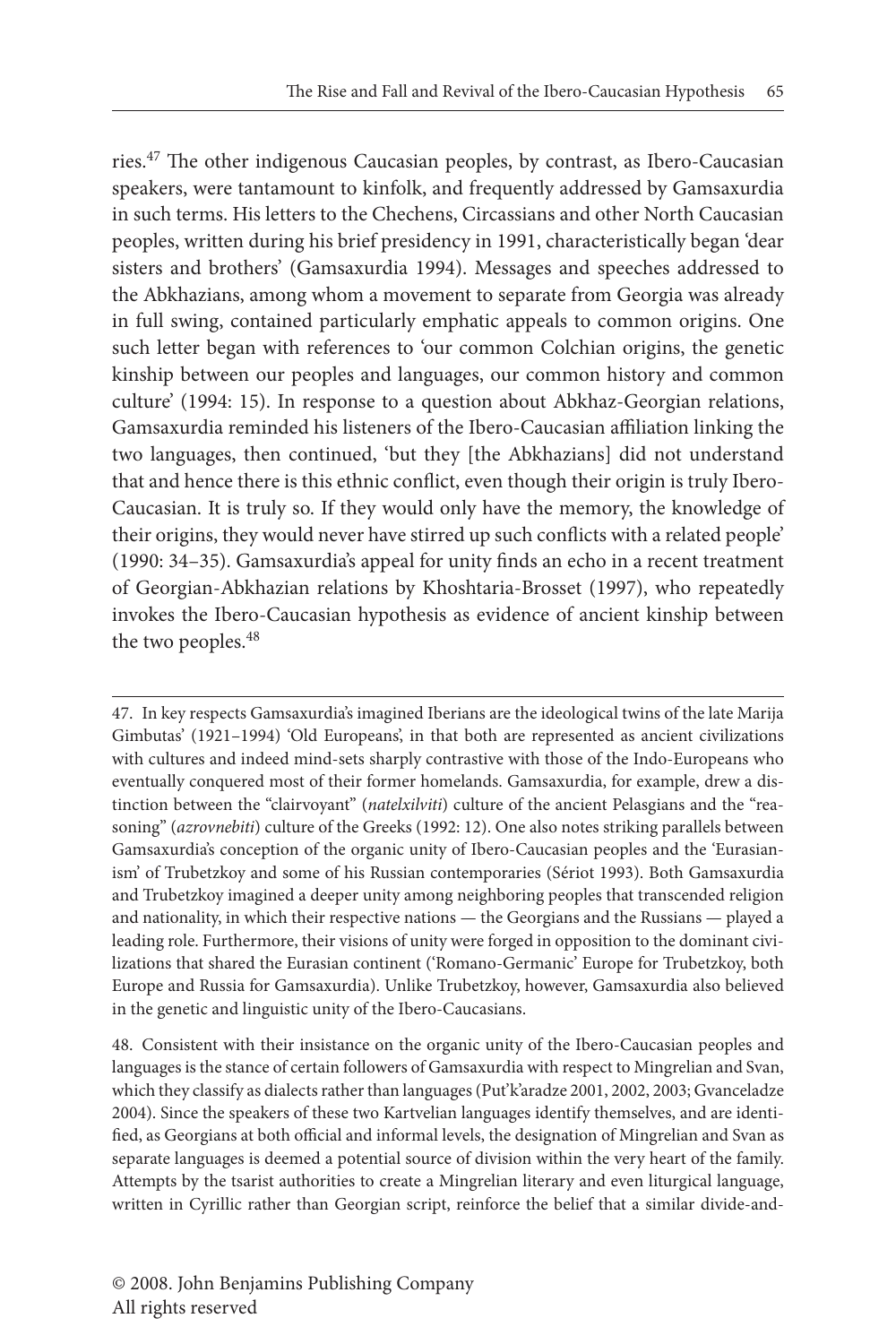#### 9. *The Ibero-Caucasian hypothesis today*

In his introduction to Gamq'relidze & Mač'avariani, C'ereteli (1965: 048–049) characterized Ibero-Caucasian as 'more a matter of faith than of knowledge; and however strong that faith might be, it cannot by mere force change the position on [genetic] relatedness'. Writing forty years later, Hewitt regarded the hypothesis as all but extinct: "Hardly any one today would claim the Kartvelian (South Caucasian) family to be genetically related to the North Caucasian languages" (2005: 140). As far as the linguistic community is concerned, Hewitt's assessment seems accurate. Except for a cluster of disciples of Čikobava and/or Gamsaxurdia who continue to invoke the concept of Ibero-Caucasian (Gvanceladze 2004; Put'k'aradze 2005; several contributors to K'varacxelia & Šengelia 1998), and non-specialists who group the Caucasian languages together merely because they have no demonstrated affiliation with better-known language families, support for the genetic unity of the three groups of indigenous Caucasian languages has all but evaporated among linguists who work on these languages. The failure of the Tbilisi Ibero-Caucasianists to win widespread academic support for their proposal can be attributed, in large measure, to the absence of convincing evidence, especially in the form of sound correspondences or strong etymologies, and the lack of strong rebuttals to the arguments of sceptics. The inability of Čikobava to engage effectively with the work of such leading Kartvelologists as Klimov, Deeters, Gamq'relidze, Mač'avariani, and their supporters, led to a loss of credibility in the eyes of the scholarly community. Finally, all it took was a simple (and simplistic) critique by Oniani to bring the house of cards tumbling down, just as the Soviet Union itself was coming to an end.

In other historical disciplines, a significant split appeared between Georgian and Abkhazian scholars with respect to the Ibero-Caucasian hypothesis in the years following the publication of Ingoroq'va's book. Whereas Georgian historians (Berdzenišvili 1990, Melikišvili 1959: 94), archaeologists (Džaparidze 1989: 384–7) and ethnologists (Čit'aia 1946, 1975) continued to assume the primordial unity of the indigenous Caucasian languages — and therefore peoples — in their writings on Georgian ethnogenesis, among Abkhazian scholars and those who share their position, Čikobava's hypothesis has for the most part met with skepticism (Ančabadze 1976: 17–18) or outright rejection (Voronov 1994; Chirikba 1998: 38). The insistent and repeated references to Ibero-Caucasian unity by Gamsaxurdia, Khoshtaria-Brosset and others in polemical works concerning the status of Abkhazia in the Georgian Republic doubtless fostered the impression that the Georgians would remain the senior partners in such an alliance.

conquer policy lurks behind more recent affirmations of Mingrelian and Svan linguistic distinctiveness (Gvanceladze et al. 2001; Japaridze et al. 2005).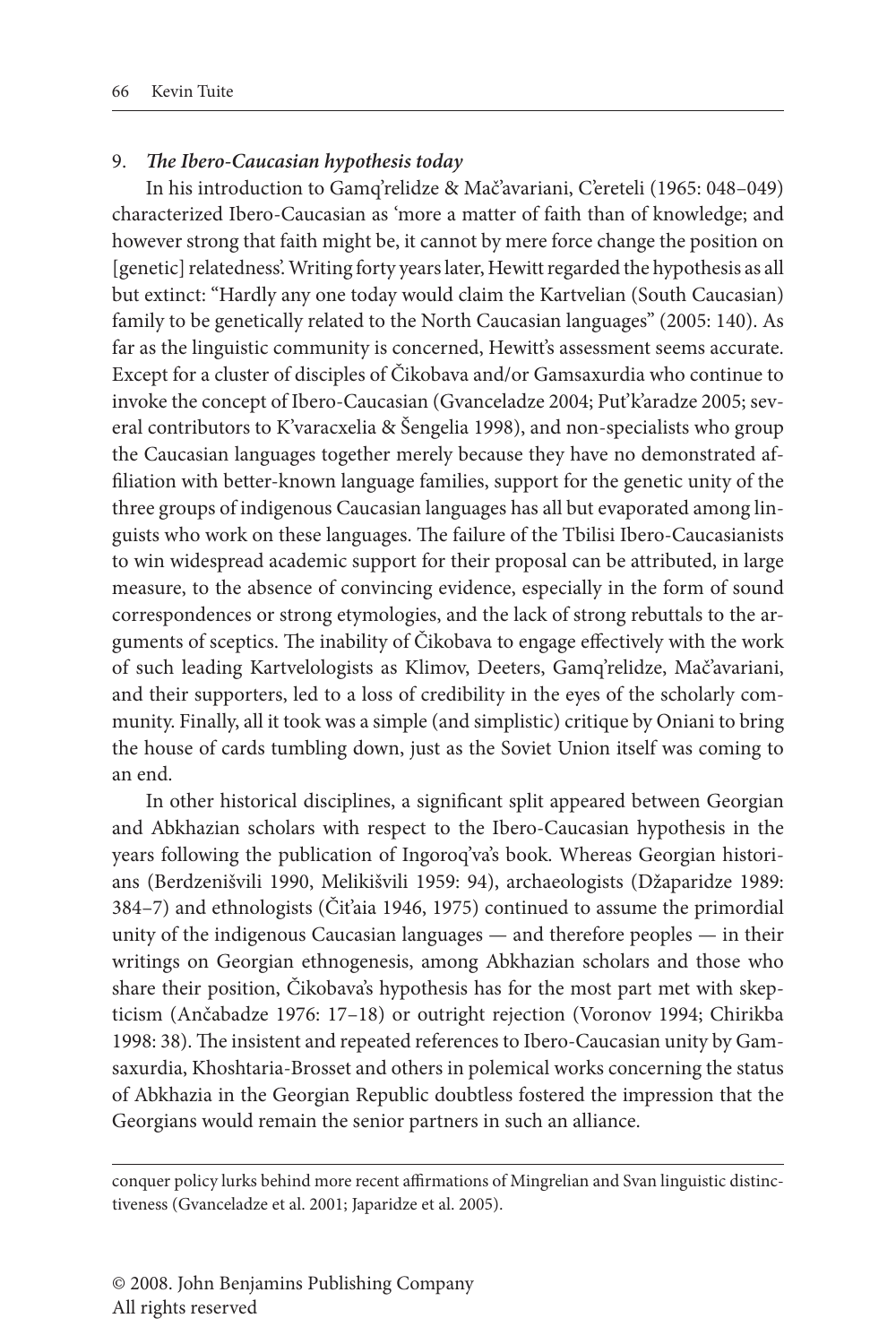Mirroring the almost exclusively Georgian support for the Ibero-Caucasian hypothesis is the prominent role of Russians among the formulators and supporters of the North Caucasian language family. First proposed by Trubetzkoy, then elaborated by Nikolaev and Starostin, the proposal that Abkhaz-Adyghean and Nax-Daghestanian have a common ancestor, which they do not share with Kartvelian, has won wide support among the (largely Russian) community of long-range comparativists who advocated the Nostratic hypothesis. The existence of distinct North Caucasian and Kartvelian language (and ethnic) families is likewise presupposed in the recent encyclopedia of the ethnicities of the Russian Federation edited by Tiškov (1994: 24–37). If, on the one hand, "the idea of shared Ibero-Caucasian languages and Georgia's tribal-cum-cultural identity with selected autochthonous Caucasian nations" nourishes the political vision of a common front of both North and South Caucasian peoples against the geopolitical programs of Russia and/or the West (Jones 2004: 93; cf Law 1998: 177–179), the North Caucasian hypothesis draws a linguistic frontier running along the new international border separating the Russian Federation from the Republic of Georgia. One is reminded of Vogt's (1942: 244) remark, made in his initial, positive evaluation of Javaxišvili's Ibero-Caucasian proposal, that "[the Russian authorities] regardait souvent avec soupçon les savants du pays dont les études embrassaient le Caucase entier, craignant qu'ils ne favorisent par là la création d'une conscience nationale unie des peuples divisés du Caucase et une résistance plus efficace à la politique de russification".

Gamq'relidze (1971) once compared Čikobava to Georg Curtius (1820–1885), drawing upon the regrettably common stereotype of Curtius as a cranky reactionary unable to grasp the significance of the Neogrammarians' methodological innovations. The comparison might in fact be more apt than Gamq'relidze realized. Curtius, one of the leading Hellenists of his day and an important contributor to mid–19th-century historical linguistics, may well have been on the wrong side of the debate over Sanskrit vocalism, but his criticism of the Neogrammarians reflected the humanist, philological orientation of many linguists of his generation, who saw in the doctrine of the exceptionless sound-law an instrument too rigid and inflexible to accommodate the historical and social complexities of language change. Čikobava expressed similar criticisms, but in the background was the concern, voiced earlier by Marr and Javaxišvili, that a narrow, exclusivist focus on a single language family, such as Indo-European, could readily be coupled with national or civilizational bias.

Despite these warnings, both supporters and opponents of the Ibero-Caucasian concept were drawn into the historiographic paradigm shift that Ingoroq'va's book catalysed, or at least brought out into plain view. The debates involving Marr, Javaxišvili and Čikobava and their disciples were principally centered on issues relating to the process of reconstructing the past, even if the unity of the Cauca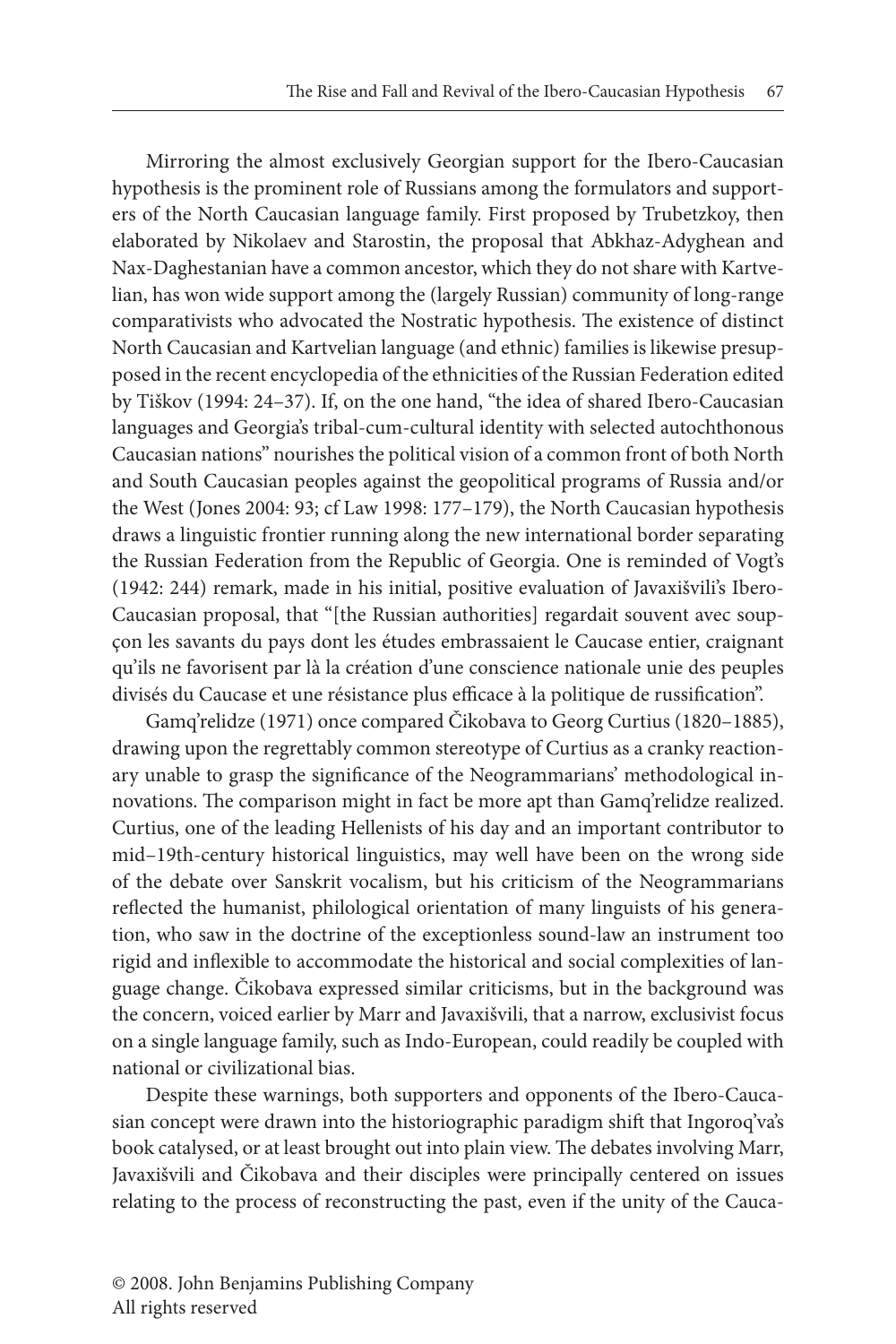sian languages took on the character of preordained dogma, rather than falsifiable hypothesis, in the research practice of many Caucasologists. In the wake of *Giorgi Merčule,* the endpoint of historical reconstruction, the representation of a cultural or linguistic state of affairs in the past, came to the foreground as doublet of an idealized sociopolitical state of affairs in the future.<sup>49</sup>

Indo-European and Caucasian linguistics both emerged as domains of scientific inquiry in the late 18th century, but whereas the former was from the beginning almost exclusively practiced by scholars of Indo-European background, it was not until the mid–19th century that native speakers of Caucasian languages started to participate as researchers as well as informants. At the turn of the 20th century, Georgian scholars, led by Cagareli and Marr, rose to dominance in Kartvelology, and in subsequent decades native North Caucasian and Abkhazian researchers took up the work begun by Schiefner, Uslar and Dirr. The Soviet policy of indigenization of academic institutions certainly accelerated the process, but the Caucasian takeover of Caucasology was well underway in the late Tsarist period. For all intents and purposes, the Ibero-Caucasian hypothesis is a product of this latter, indigenous-dominated phase.

Compared to the more than 200 years that Indo-European studies has been the affair of Indo-European-speaking scholars investigating one facet or another of their own family history, Caucasian studies has only had a century in which to experience the consequences of institutional research into the deep past of what is represented as the researcher's own ethnolinguistic community. The longer history of scholarship-abetted ethnocentrism in the Indo-European domain can doubtless help us to understand aspects of the present-day Georgian-Abkhaz *Historikerstreit*, but the lesson it teaches does not inspire unmitigated optimism (Tuite 2003). Even today, the leading Indo-European studies journal in the US is published by the extreme-right activist Roger Pearson, and the French Indo-Europeanist Jean Haudry is closely associated with the Front National. Perhaps the main factor which maintains the intellectual respectability of Indo-European studies — despite the Pearsons and Haudrys lurking behind the curtains — is the tradition of agonistic debate and hypercriticism. As long as each Gobineau finds an August Friedrich Pott (1856; cf. Tuite 2006), and, in the case of Caucasology, each Marr is confronted by a Čikobava, each Čikobava by a Mač'avariani, and so on, there is hope that the field will come out from the long shadow cast by the template-driven nationalist historiography of P'avle Ingoroq'va.

<sup>49.</sup> I draw upon George Orwell here, albeit without his lapidary succinctness.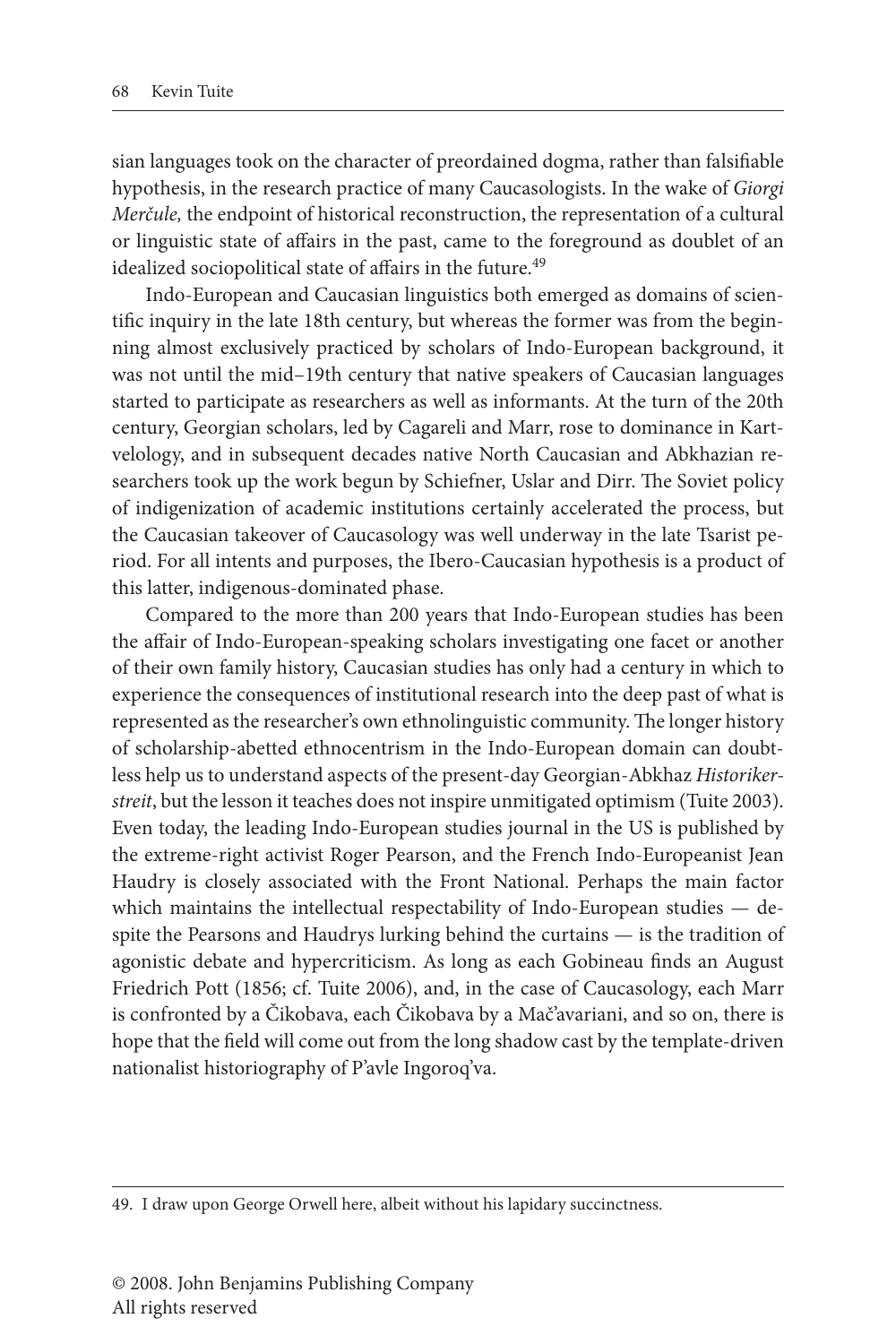#### **References**

- Abuladze, Ilia, chief ed. 1963. "Grigol xandztelis cxovreba [The Life of Grigol of Xandzta]". *Dzveli kartuli agiograpiuli lit'erat'uris dzeglebi, c'igni I (V–X ss.)*, 248–319. Tbilisi: Mecniereba.
- Adelung, Friedrich. 1815. *Catherinens der Grossen Verdienste um die vergleichende Sprachkunde.* St. Petersburg: Friedrich Drechsler. (Repr., with an introd. by Harald Haarmann, Hamburg: Helmut Buske, 1976.)
- Alekseev, M. E. 2002. "Kavkazovedčeskie issledovanija v Otdele kavkazskix jazykov Instituta Jazykoznanija RAN [Research on the Caucasus at the Department of Caucasian Languages of the Institute of Linguistics of the Russian Academy of Sciences]". *Kavkazovedeniе*  1.102–119.
- Ančabadze, Zurab V. 1964. *Istorija i kul´tura drevnej Abxazii.* Moscow: Nauka, Glavnaja redakcija vostočnoj literatury.
- Ančabadze, Zurab V. 1976. *Očerki ètničeskoj istorii abxazskogo naroda [Notes on the ethnic history of the Abkhazian people].* Suxumi: Alašara.
- And>uladze, Nodar. 1968. *k'lasovani da p'irovani u>vlilebis ist'oriis zogi sak'itxi iberiul-k'avk'asiur enebši [Some questions concerning the history of class and person conjugation in the Ibero-Caucasian languages]*. Tbilisi: Mecniereba.
- Ardzinba, V. G., 1979. "Nekotorye sxodnye strukturnye priznaki xattskogo i abxazo-adygskix jazykov [Some related structural characteristics of the Hattic and Abkhaz-Adyghe languages]". Peredneasiatskij Sbornik III: Istorija i filologija stran drevnego vostoka, 26-37. Moscow: "Nauka".
- Baramidze, Aleksandre. 1958. *šota rustaveli: monograpiuli nark'vevi [Shota Rustaveli: Monographic essay]*. Tbilisi: Mecniereba.
- Benes, Tuska. 2004. "Comparative Linguistics as Ethnology: In search of Indo-Germans in Central Asia, 1770–1830". *Comparative Studies of South Asia, Africa and the Middle East* 24:2.117–132.
- Bengtson, John. 1992. "The Dene-Caucasian Macrophylum". *Nostratic, Dene-Caucasian, Austric and Amerind* ed. by Vitaly Shevoroshkin, 334–341. Bochum: Universitätsverlag Dr. Norbert Brockmeyer.
- Bengtson, John D. & Merritt Ruhlen. 1994. "Global Etymologies". *On the Origin of Languages: Studies in linguistic taxonomy*, 277–336. Stanford, Calif.: Stanford University Press.
- Berdzenišvili, Nik'o. 1990. "šenišvnebni apxazetis ist'oriul ganvitarebaze [Notes on the historical development of Abkhazia]". *Sakartvelos ist'oriis sak'itxebi. masalebi sakartvelos ist'oriuli geograpiisatvis,* 588–621. Tbilisi: Mecniereba.
- Bertrand, Frédéric. 2002. *L'anthropologie soviétique des années 20–30: Configuration d'une rupture.* Pessac: Presses universitaires de Bordeaux.
- Bgažba (Byaž<sup>o</sup>ba), X. S. 1964. *Bzybskij dialekt abxazskogo jazyka. (Issledovanie i teksty)*. Tbilisi: Mecniereba.
- Bodenstedt, Friedrich. 1848. *Die Völker des Kaukasus and ihre Freiheits-Kämpfe gegen die Russen.* Frankfurt am Main: Hermann Johann Kessler.
- Boeder, Winfried. 1994. "Identität und Universalität: Volkssprache und Schriftsprache in den Ländern des alten christlichen Orients". *Georgica* 17.66–84.
- Boeder, Winfried. 1998. "Sprache und Identität in der Geschichte der Georgier". *Georgien im Spiegel seiner Kultur und Geschichte: Zweites Deutsch-Georgisches Symposium* ed. by B. Schrade & T. Ahbe, 68–81. Berlin: Berliner Georgische Gesellschaft.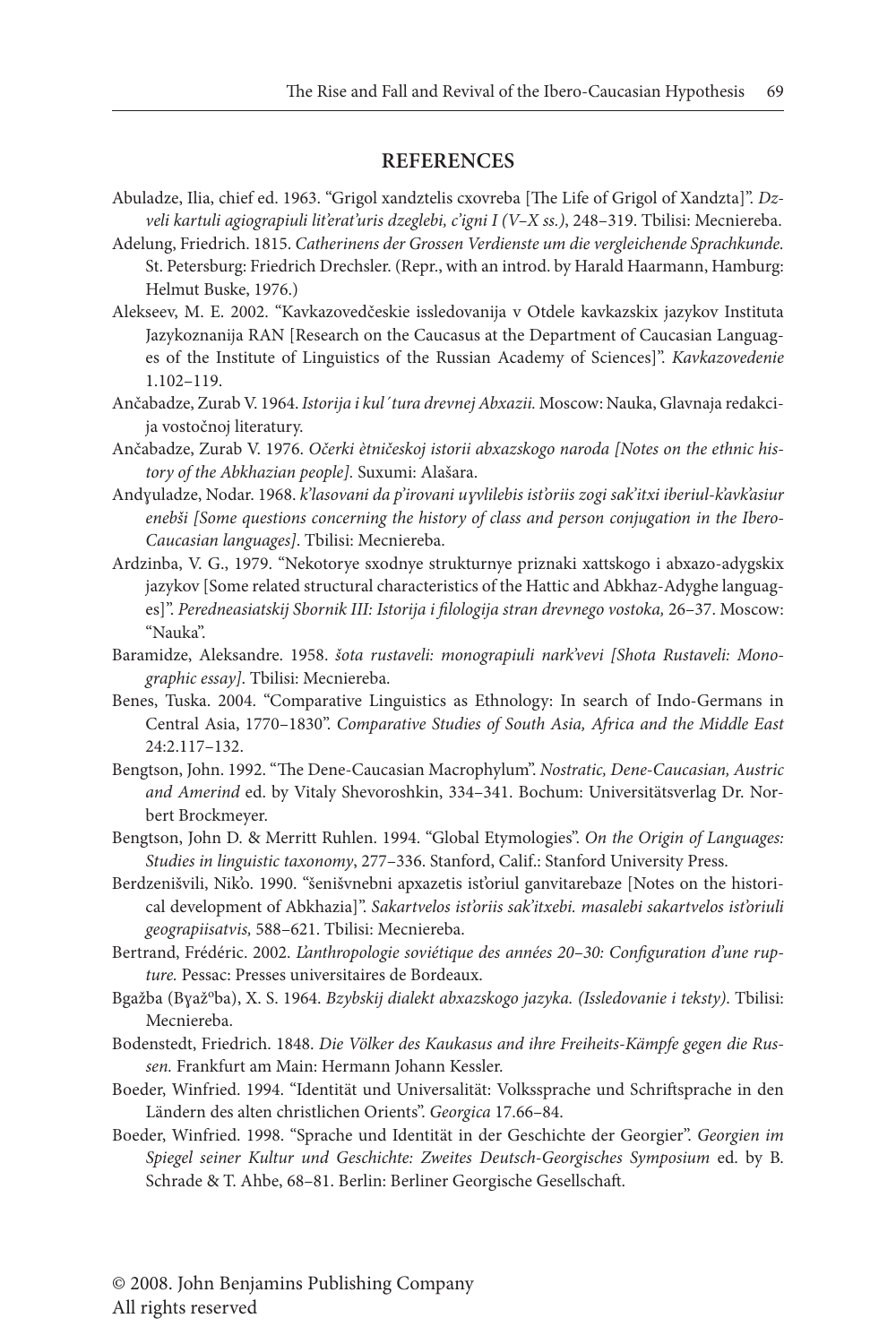- Bokarev, E. A. 1954. "Zadači sravitel´no-istoričeskogo izučenija kavkazskix jazykov [The tasks of historical-comparative research of the Caucasian languages]". *Voprosy jazykoznanija* 3.41–53.
- Bokarev, E. A., K. V. Lomtatidze & Ju. D. Dešeriev, eds. 1967. *Jazyki narodov SSSR.* Vol. IV: *Iberijsko-kavkazskie jazyki.* Moscow: "Nauka".
- Bomhard, Allan R. 1996. *Indo-European and the Nostratic Hypothesis.* Charleston, N.C.: Signum.
- Bopp, Franz. 1846. "Über das Georgische in sprachverwandtschaftlicher Beziehung". *Abhandlungen der Berliner Akademie der Wissenschaften*; Phil.-hist. Klasse 1848.259–339.
- Bopp, Franz. 1847[1842]. *Die kaukasischen Glieder des indoeuropäischen Stammes*. Berlin: Ferdinand Dümmler, 83 pp. ["Gelesen in der Königlichen Akademie der Wissenschaften am 11. December 1842."]
- Bopp, Franz. 1857, 1861. *Vergleichende Grammatik des Sanskrit, Send, armenischen, griechischen, lateinischen, litauischen, altslavischen, gothischen und deutschen.* Vols. II and III. Berlin: Ferdinand Dümmler.
- Borbé, Tasso. 1974. "Einleitung: Zur Kritik an der Lehre Marr's". *Kritik der marxistischen Sprachtheorie N. Ja. Marr's* ed. by Tasso Borbé, 5–20. Kronberg /Taunus: Scriptor.
- Bouda, Karl. 1949. *Baskisch-kaukasische Etymologien.* Heidelberg: CarlWinter.
- Brosset, M. F., comp. and tr. 1858. *Histoire de la Géorgie depuis l'antiquité jusqu'au commencement du XIXe siecle.* St. Pétersbourg: Académie Impériale des Sciences.
- Č'araia, P. 1912. *Ob otnošenii abxazskago jazyka k jafetičeskim: Materialy po jafetičeskomy jazykoznaniju [On the relationship of the Abkhaz and Japhetic languages: Materials in Japhetic linguistics]*. Vol. IV. St. Petersburg: Tipografija Imperatorskoj Akademija Nauk.
- Catford, J. C. 1977. "Mountain of Tongues: The languages of the Caucasus". *Annual Reviews in Anthropology* 6.283–314.
- Çelebi, Evliya. 1983. *Kniga putešestvija: izvlečenija iz sočinenija tureckogo putešestvennika XVII veka [The book of voyages: Excerpts from the works of a Turkish explorer of the 17th century].* Vypusk III: *Zemli Zakavkaz´ja i sopredel´nyx oblastej Maloj Azii i Irana. Perevod s kommentarii.* Moscow: Akademija nauk SSSR. Institut narodov Azii.
- C'ereteli, Giorgi. 1965. "Sonant'ebisa da ablaut'is teoriis gamo kartvelur enebši [About the theory of sonants and ablaut in the Kartvelian languages]". Foreword in Gamq'relidze & Mač'avariani 1965.09–051.
- Charachidzé, Georges. 1968. *Le système religieux de la Géorgie païenne: Analyse structurale d'une civilisation.* Paris: Maspero.
- Cherchi, Marcello & H. Paul Manning. 2002. *Disciplines and Nations: Niko Marr vs. his Georgian students at Tbilisi State University and the Japhetidology/Caucasology schism.* (= *Carl Beck Papers in Russian and East European Studies*, 1603.) Pittsburgh: University of Pittsburgh Center for Russian & East European Studies.
- Čikobava, Arnold. 1942. *saxelis pudzis udzvelesi agebuleba kartvelur enebši [The oldest structure of nominal stems in the Kartvelian languages]*. Tbilisi: Mecniereba.
- Čikobava, Arnold. 1945. *zogadi enatmecniereba, II. dziritadi p'roblemebi [General linguistics, Part*  II. Main problems]. Tbilisi: St'alinis sax. Tbilisis saxelmc'ipo universit'et'is gamomcemloba.
- Čikobava, Arnold. 1946. *zogadi enatmecniereba, I. p'rop'edevt'ik'uli nac'ili [General linguistics, Part I. Pedagogical section]*. Tbilisi: Sakartvelos SSR saxelmc'ipo gamomcemloba.
- Čikobava, Arnold. 1948. "Kartvel´skie jazyki, ix istoričeskij sostav i drevnij lingvističeskij oblik". *Iberiul-k'avk'asiuri enatmecniereba* 2.255–275.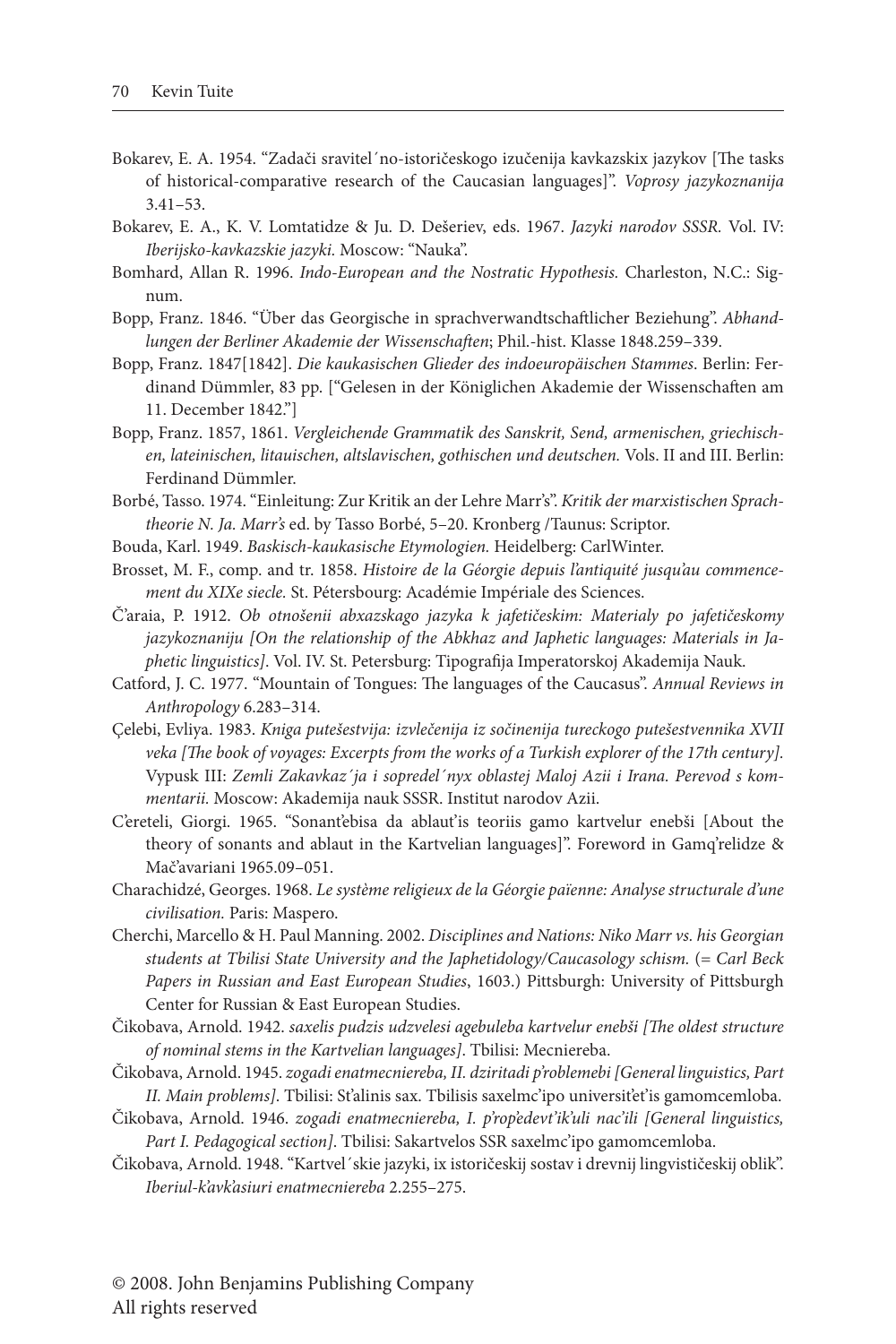- Čikobava, A. S. 1951. "Vystuplenie". *Sessija Otdelenij Obščestvennyx Nauk Akademii Nauk SSSR, posvjaščennaja godovščine opublikovanija genial´nogo proizvedenija I. V. Stalina 'Marksizm i voprosy jazikoznanija'. Sbornik materialov,* 168–171. Moscow: Akademija Nauk SSSR
- Čikobava, Arnold. 1953a. "Gramat'ik'uli k'las-k'at'egoria da zmnis uyvlilebis zogi sak'itxi dzvelkartulši" [Grammatical class and some questions concerning verb conjugation in Old Georgian]. *Iberiul-k'avk'asiuri enatmecniereba* 5.51–63.
- Čikobava, Arnold. 1953b. "Et'imologia dzveli kartuli t'erminebisa *b>uari, samxari* [The etymology of the Old Georgian terms "byuari", "samxari" [south]]". *Iberiul-k'avk'asiuri enatmecniereba* 5.65–71.
- Čikobava, Arnold. 1954. "Mravalobitis supiksta genezisatvis kartulši [On the genesis of the Georgian plural suffixes]". *Iberiul-k'avk'asiuri enatmecniereba* 6.67–76.
- Čikobava, A. S. 1955a. "O dvux osnovnyx voprosax izučenija iberijsko-kavkazskix jazykov [On two basic problems in the study of the Ibero-Caucasian languages]". *Voprosy jazykoznanija* 6.66–92.
- Čikobava, Arnold. 1955b. "P. Uslar i voprosy naučnogo izučenija gorskix iberijsko-kavkazskix jazykov [P. Uslar and the questions of the study of the highland Ibero-Caucasian languages]". *Iberiul-k'avk'asiuri enatmecniereba* 7.461–471.
- Čikobava (Tschikobawa), Arn. 1959. "Die ibero-kaukasischen Gebirgssprachen und der heutige Stand ihrer Erforschung in Georgien". *Acta Orientalia Academiae Scientarum Hungaricae* 9:2.109–162.
- Čikobava, Arnold. 1965. *iberiul-k'avk'asiur enata šesc'avlis ist'oria [The history of the study of the Ibero-Caucasian languages]*. Tbilisi: Ganatleba.
- Čikobava, Arn. 1970. "K voprosy ob otnošenii kartvel´skix jazykov k indoevropejskim i severokavkazskim jazykam [On the relationship between the Kartvelian languages with the Indo-European and North-Caucasian languages]". *Voprosy jazykoznanija* 1970:2.50–62.
- Čikobava, Arnold. 1979. *iberiul-k'avk'asiuri enatmecnierebis šesavali [Introduction to Ibero-Caucasian linguistics]*. Tbilisi: TSU gamomcemloba .
- Čikobava, Arnold. 1985. "Kogda i kak èto bylo [When and how it happened]". *Iberiul-k'avk'asiuri enatmecnierebis c'elic'deuli* 12.9–52.
- Čikobava, Arnold. 1989. "Kategorija grammatičeskix klassov v istorii kartvel´skix jazykov". *Kategorija grammatičeskix klassov v iberijsko-kavkazskix jazykax* ed. by K. V. Lomtatidze, 3–10. Tbilisi: Mecniereba.
- Chirikba, Vjacheslav. 1998. "Origin of the Abkhazian People". *The Abkhazians: A handbook* ed. by B. George Hewitt, 37–47. London: St. Martin's Press.
- Čit'aia, Giorgi. 2001 [1926]. "kartuli etnologia (1917–1926 [Georgian ethnology (1917–1926)]". *šromebi xut t'omad.* T'omi III*: XX s. kartuli etnograpia, savele-etnograpiuli dziebani, metodologia,* 21–32. Tbilisi: Mecniereba.
- Čit'aia, Giorgi. 2000 [1946]. "šesavali sakartvelos etnograpiisatvis [Introduction to the ethnography of Georgia]. *šromebi xut t'omad. t'omi II. kartveli xalxis etnogenezi da k'ult'urul-ist'oriuli p'roblemebi,* 9–30. Tbilisi: Mecniereba.
- Čit'aia, Giorgi. 2001 [1968]. "kartuli sabč'ota etnograpia (1930–1968 [Georgian Soviet ethnography (1930–1968)]". *šromebi xut t'omad. t'omi III. XX s. kartuli etnograpia, savele-etnograpiuli dziebani, metodologia,* 53–73. Tbilisi: Mecniereba.
- Čit'aia, Giorgi. 2000 [1975]. "Ivane Javaxišvili da sakartvelos etnograpia [Ivane Javaxišvili and the ethnography of Georgia]". *šromebi xut t'omad. t'omi II. kartveli xalxis etnogenezi da k'ult'urul-ist'oriuli p'roblemebi,* 64–87. Tbilisi: Mecniereba.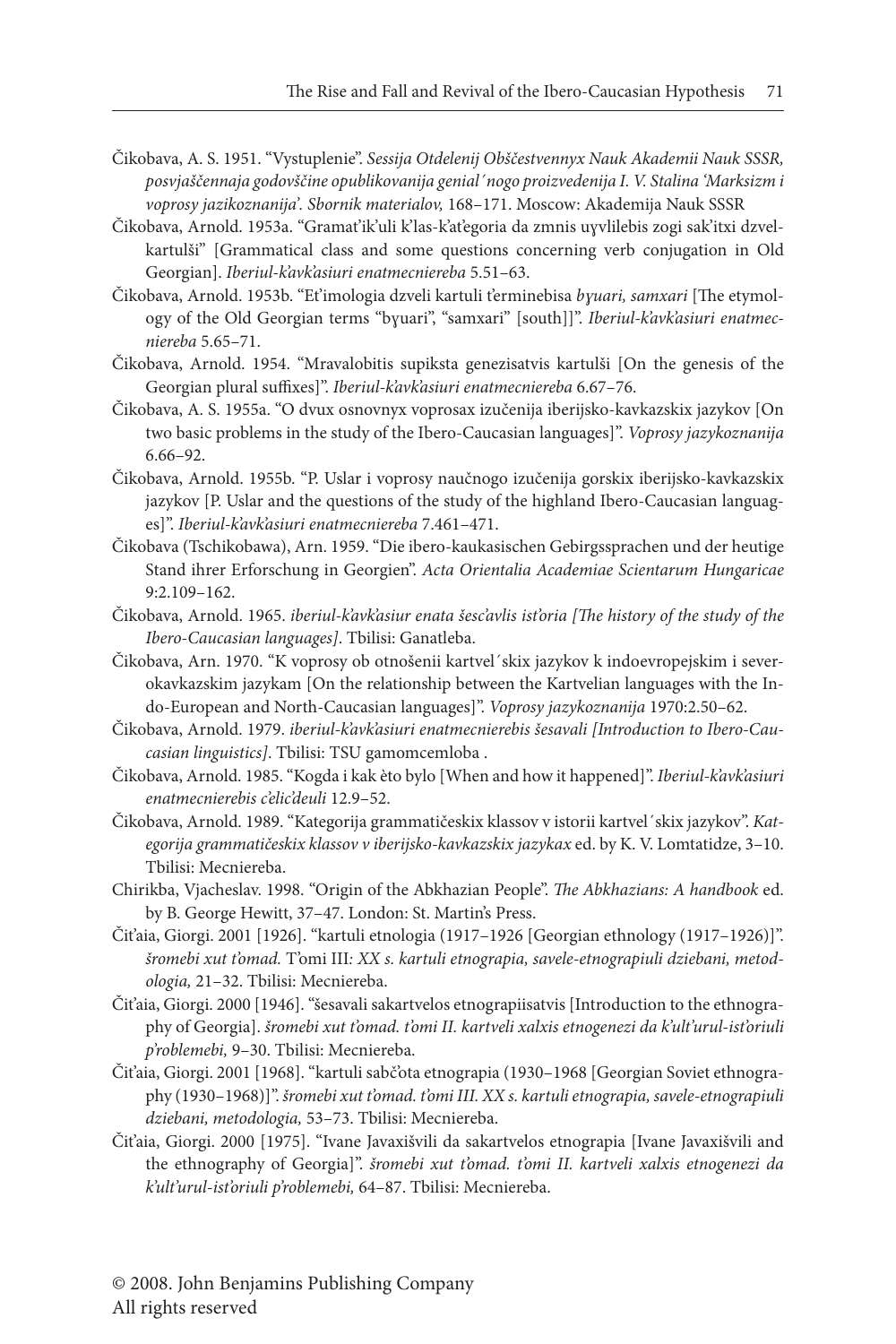- Colarusso, John. 1989. "Proto-Northwest Caucasian (or How to crack a very hard nut)". *Non-Slavic languages of the USSR: Linguistic studies* ed. by Howard I. Aronson, 20–55. Chicago: Chicago Linguistic Society.
- Comrie, Bernard. 1981. *The Languages of the Soviet Union.* Cambridge: Cambridge University Press.
- Comrie, Bernard, Winfried Boeder, George Hewitt & Helma van den Berg. 2003. "Caucasian languages". *Lingua* 115.1–193.
- Deeters, Gerhard. 1926–1927. "Armenisch und Südkaukasisch: Ein Beitrag zur Frage der Sprachmischung". *Caucasica* 3.1–37, 4.32–64.
- Deeters, Gerhard. 1955. "Gab es Nominalklassen in allen kaukasischen Sprachen?" *Corolla Linguistica. Festschrift F. Sommer,* 26–33. Wiesbaden: Harrassowitz.
- Diakonoff, Igor M. & Sergej A. Starostin 1986. *Hurro-Urartian as an East Caucasian Language.*  München: Kitzinger.
- Dirr, Adolf. 1928. *Einführung in das Studium der kaukasischen Sprachen, mit einer Sprachenkarte.* Leipzig: Verlag der Asia Major.
- D'Istria, Dora. 1860. *Les femmes en Orient*. Vol. II: *La Russie.* Zurich: Meyer & Zeller.
- Dodašvili, Rusudan. 1962. *Mari Brose: kartuli mc'erlobis mk'vlevari* [Marie Brosset: Scholar of Georgian literature]. Tbilisi: Sabč'ota Sakartvelo.
- Dumézil, Georges. 1933a. *Introduction à la grammaire comparée des langues caucasiennes du nord.* Paris: Honoré Champion.
- Dumézil, Georges. 1933b. *Recherches comparatives sur le verbe caucasien.* Paris: Honoré Champion.
- Dumézil, Georges. 1937. "Morphologie comparée et phonétique comparée: à propos des langues caucasiennes du nord". *Bulletin de la Société Linguistique de Paris* 38.122–138.
- Dunaevskaja, I. M. & D´jakonov, I. M. 1979. "Xattskij (protoxettskij) jazyk". *Jazyki Azii i Afriki,* III*: Jazyki drevnej perednej Azii (nesemitskie), Iberijsko-Kavkazskie jazyki, Paleoaziatskie jazyki* ed. by G. D. Sanžeev, 79–83*.* Moscow: "Nauka".
- Džaparidze, Otar. 1989. *Na zare etnokul´turnoj istorii Kavkaza.* Tbilisi: Tbilisi State University Press.
- Dzidziguri, Šota. 1985. *Nik'o Mari: kartuli k'ult'uris mk'vlevari [Niko Marr: Scholar of Georgian culture]*. Tbilisi: Mecniereba
- Fähnrich, Heinz. 1991. "Kartwelisch-drawidische Sprachparallelen". *Zeitschrift für Phonetik, Sprachwissenschaft und Kommunikationsforschung* 44:3.339–343.
- Furnée, Edzard J. 1979. *Vorgriechisch-Kartvelisches: Studium zum ostmediterranen Subtrat nebst einem Versuch zu einer neuen pelasgischen Theorie*. Leuven: Peeters.
- Furnée, Edzard J. 1982. *Beiträge zur georgischen Etymologie.* Faszikel 1: *Georgisch-vorgriechische, georgisch-vorromanische und georgisch-vorindogermanische Materialien.* Leuven: Peeters
- Gabelentz, Hans Conon von der. 1861. "Über das Passivum: Eine sprachvergleichende Abhandlung". *Abhandlungen der Königlich Sächsischen Gesellschaft der Wissenschaften,* vol. VIII, 449–546. Leipzig: S. Hirzel.
- Gamq'relidze, T[amaz] and G[ivi] Mač'avariani. 1965. *sonant'ta sist'ema da ablaut'i kartvelur enebši: saerto-kartveluri st'rukt'uris t'ip'ologia [The system of sonants and ablaut in the Kartvelian languages: A typology of Common Kartvelian]*. Tbilisi: Mecniereba. [Annotated German translation by Winfried Boeder, *Sonantensystem und Ablaut in den Kartwelsprachen*. Tübingen: Günter Narr, 1982.]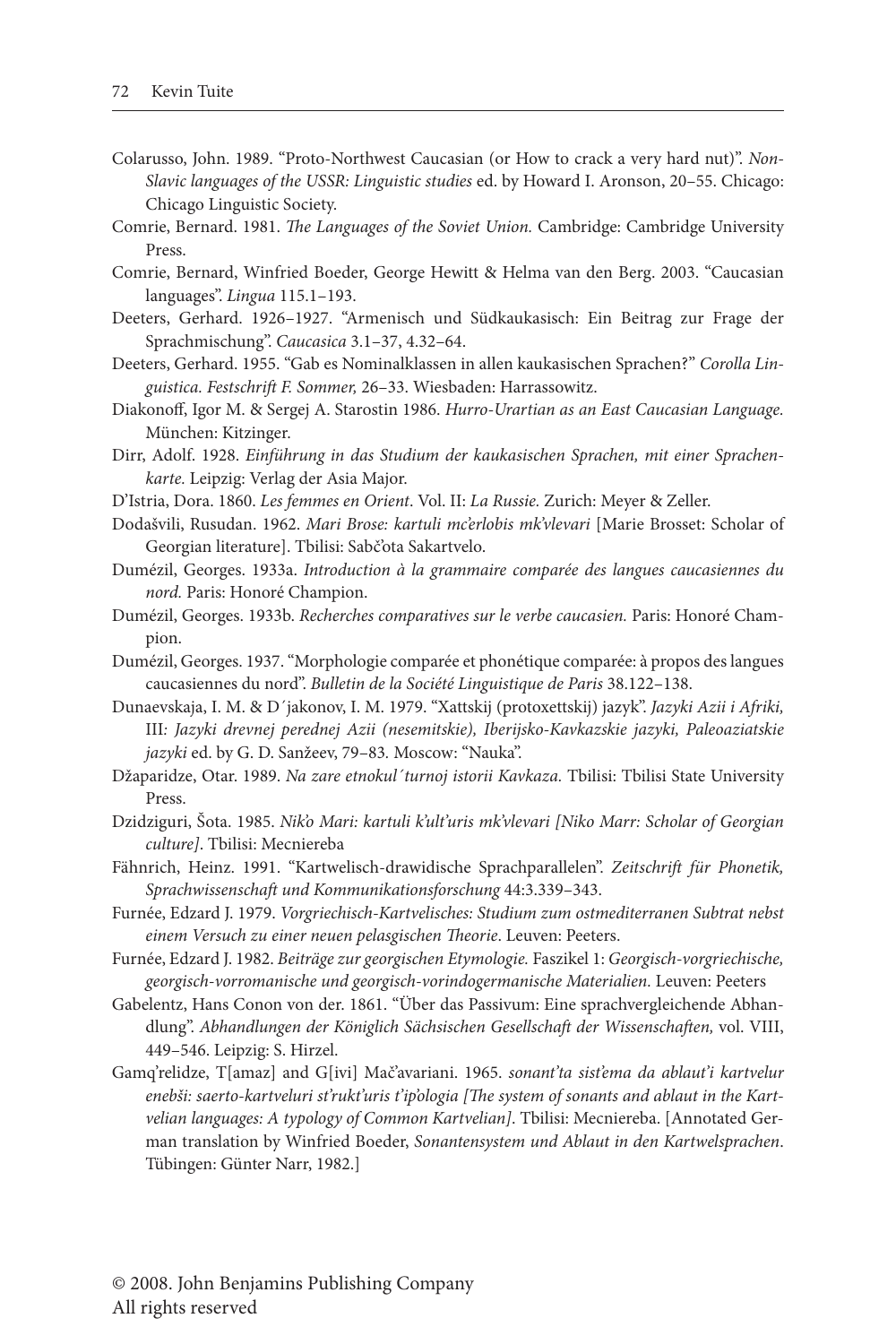- Gamq'relidze, T. V. 1971. "Sovremennaja diaxroničeskaja lingvistika i kartvel´skie jazyki". *Voprosy jazykoznanija* 1971:2.19–30 (part I); 3.34–48 (part II).
- Gamq'relidze, T. V. 1991a. "K probleme istoriko-ètimologičeskogo osmyslenija ètnonimii drevnej Kolxidy: K istorii termina *apxaz-//abazg-* [On the problem of the historico-etymological meaning of the ethnonyms of ancient Colchis: On the history of the term *abxaz-// abazg*]". *Voprosy jazykoznanija* 1991:4.89–95.
- Gamq'relidze, T. V. 1991b. "On the History of the Tribal Names of Ancient Colchis" *Revue des Études Géorgiennes et Caucasiennes* 6–7.237–245. [Translation by Brian George Hewitt.]
- Gamsaxurdia, Zviad. 1990. *Sakartvelos sulieri missia*. Tbilisi: Ganatleba. [English translation: *The Spiritual Mission of Georgia. Tbilisi: Ganatleba, 1991.]*
- Gamsaxurdia, Zviad. 1994. ra aris čveni sicocxle? br<sub>7</sub>ola! [What is our life? Struggle!]. Tbilisi: Aprasidze.
- Gesner, Conrad. 1555. *Mithridates: De differentiis linguarum tum veterum tum quæ hodie apud diversas nationes in toto orbe terrarum in usu sunt.* Zürich: Froschoverus.
- Gippert, Jost. 1992. "The Caucasian Language Material in Evliya Çelebi's *Travel Book*: A revision". *Caucasian Perspectives* ed. by Brian George Hewitt, 8–62. München: Lincom Europa.
- Gordadzé, Thorniké. 2000. "Moral´no-ideologičeskie prepjastvija k uregulirovaniju gruzinoabxazskogo konflikta [The moral and ideological obstacles to the settlement of the Georgian-Abkhaz conflict]". *Aspekty gruzino-abxazskogo konflikta* 2.51–65. Irvine: University of California–Irvine.
- Gordadzé, Thorniké. 2001. "La Géorgie et ses hôtes ingrats: Conflits politiques autour de l'autochtonie". *Critique Internationale* 10.161–176.
- Gordeziani, Rismag. 1980. *et'rusk'uli da kartveluri.* Tbilisi: TSU Press.
- Gordeziani, Rismag. 1985. *c'inaberdznuli da kartveluri.* Tbilisi: TSU Press.
- Greenberg, Joseph. 2000. *Indo-European and Its Closest Relatives: The Eurasiatic language family.*  Volume I*: Grammar*. Stanford, Calif.: Stanford University Press.
- Gudava, T'ogo. 1964. "Regresuli dezaprik'at'izaciis erti šemtxveva zanurši (megrul-č'anurši) [A case of regressive deaffricatization in Zan (Mingrelian-Laz)]". *Sakartvelos SSR Mecnierebata Ak'ademiis Moambe* 33:2.497–503.
- Güldenstädt, Johann Anton. 1787, 1791. *Reisen durch Russland und im Caucasischen Gebürge.* 2 vols. St. Petersburg: Kayserliche Akademie der Wissenschaften.
- Güldenstädt, Johann Anton. 1834. *Beschreibung der Kaukasischen Länder*. Aus seinen Papieren gänzlich ungearbeitet, verbessert herausgegeben und mit erklärenden Anmerkungen begleitet von Julius Klaproth. Berlin: Verlag der Stuhrschen Buchhandlung.
- Gulya, Janos. 1974. "Some Eighteenth Century Antecedents of Nineteenth Century Linguistics: The discovery of Finno-Ugrian". *Studies in the History of Linguistics: Traditions and paradigms* ed. by Dell Hymes, 258–276*.* Bloomington: Indiana University Press.
- Gvanceladze, Teimuraz, Manana T'abidze, Revaz Šerozia, Revaz Č'ant'uria. 2001. "yvtismsaxurebisa da sasuliero ganatlebis ena, rogorc rusipik'at'oruli p'olit'ik'is ganxorcielebis sašualeba [The language of liturgy and religious instruction, as a means of carrying out a policy of Russification]". *Kartveluri memk'vidreoba* 5.89–116.
- Gvanceladze, Teimuraz. 2004. "Iberiul-k'avk'asiuri enata ojaxis šemadgenlobisatvis [On the composition of the Ibero-Caucasian language family]". *Kartveluri memk'vidreoba* 8.67–75.
- Haßler, Gerda. 2004. "Typologie und Anthropologie bei Lorenzo Hervás y Panduro". Tintemann & Trabant, eds. 2004.89–100.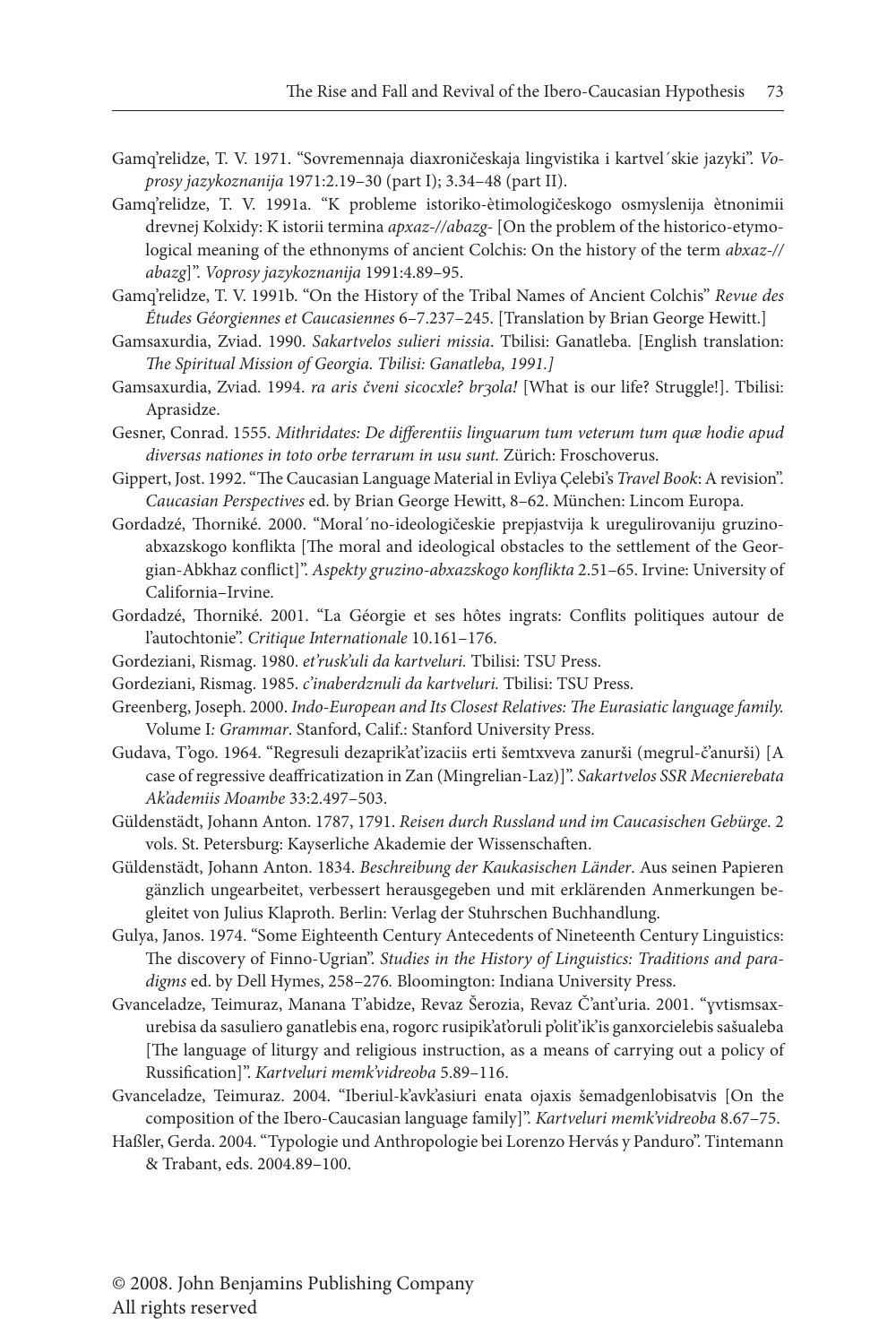- Hervás (y Panduro), Lorenzo. 1784. *Catalogo delle lingue conosciute, et notizia della loro affinità e diversità*. Cesena: Gregorio Biasini.
- Hervás y Panduro, Lorenzo. 1787a. *Idea dell'Universo, vol. XX: Vocabolario poligloto, con prolegomeni sopra più di CL lingue. Dove sono scoperte nuove, ed utili all'Antica storia dell'uman genere, ed alla cognizione del meccanismo delle parole*. Cesena: Gregorio Biasini.
- Hervás y Panduro, Lorenzo. 1787b. *Idea dell'Universo, vol. XXI: Saggio pratico delle lingue, con prolegomeni e una raccolta di orazioni dominicali in più di CCC lingue e dialetti*. Cesena: Gregorio Biasini.
- Hewitt, B[rian] G[eorge]. 1981. "Caucasian Languages". Comrie, ed. 1981.196–237.
- Hewitt, B. G. 1991. "The Valid and Non-valid Application of Philology to History". *Revue des Études Géorgiennes et Caucasiennes* 6/7.247–263.
- Hewitt, B. G. 2005. "North West Caucasian". *Lingua* 115.91–145.
- Imart, G. 1968. "Uslar et la phonologie". *Linguistique* 4:1.31–42.
- Ingoroq'va, P'avle. 1954. *giorgi merčule: kartveli mc'erali meate sauk'unisa [Giorgi Merčule: A Georgian writer of the 10th century]*. Tbilisi: Sabč'ota mc'erali.
- Ingoroq'va, P'avle. 1963. "rustveliani". *Txzulebata k'rebuli, I. t'omi,* 1–252*.* Tbilisi: Sabč'ota sakartvelo.
- Jakovlev, N. F. 1949. "Izučenie jafetičeskix jazykov Severnogo Kavkaza za sovetskij period [Study of the Japhetic languages of the Northern Caucasus in the Soviet period]". *Jazyki Severnogo Kavkaza i Dagestana. Sbornik lingvističeskix issledovanij* ed. by I. I. Meščaninov & G. P. Serd´jučenko, 296–315. Moscow: Akademii nauk SSSR.
- Janašia, Simon. 1940. "čerkezuli (adiyeuri) element'i sakartvelos t'op'onimik'aši [The Circassian [Adyghe] element in the toponyms of Georgia]". *Mecnierebata ak'ademiis moambe* I:8.623–627. (Reprinted in his *Šromebi* III [1959]: 117–123.)
- Janašia, Simon. 1942. "svanur-adiyeuri enobrivi šexvedrebi [Svan-Adyghe linguistic contacts]". *ENIMK'-is moambe* 12.249–278. (Reprinted in his *Šromebi* III [1959]: 81–116.)
- Japaridze, Metropolitan Anania et al. 2005. ""... an č'k'viani mt'eria, an ugnuri moq'vare': sakartvelos sap'at'riarkostan arsebuli kartuli enisa da k'ult'iris samecniero sabč'os yia c'erili ['He's either a clever enemy or a stupid friend': An open letter by the 'Scientific council on the Georgian language and culture' of the Patriarchate of Georgia]". Posted at mamuli.net, 5 December 2005.
- Javaxišvili, Ivane. 1992 [1937]. *[kartveli eris ist'oriis šesavali, c'igni meore:] kartuli da k'avk'asiuri enebis tavdap'irveli buneba da natesaoba [(Introduction to the History of the Georgian People, Book II:) The original nature and relation of the Georgian and Caucasian languages]*. (= *Txzulebani*, 10.) Tbilisi: Mecniereba.
- Javaxišvili, Ivane. 1950. *kartveli eris ist'oriis šesavali, c'igni p'irveli: sakartvelos, k'avk'asiisa da maxlobeli a>mosavletis ist'oriul-etnologiuri p'roblemebi [Introduction to the History of the Georgian People, Book I: Historical and ethnological problems concerning Georgia, the Caucasus and the Near East]*. Tbilisi: Mecniereba.
- Javaxišvili, Ivane. 1960. *Kartveli eris ist'oria [The history of the Georgian people]*. Volume I, 5th ed. Tbilisi: Tbilisi State University Press.
- Jones, Stephen. 2004. "The Role of Cultural Paradigms in Georgian Foreign Policy". *Ideology and National Identity in Post-Communist Foreign Policies* ed. by Rick Fawn, 83–110. London: Frank Cass.
- Kakabadze, S. S. 1955. "O tak nazyvaemyx 'xettsko-iberijskix' jazykax [On the so-called 'Hattic-Iberian' languages]". *Voprosy jazykoznanija* 4.65–72.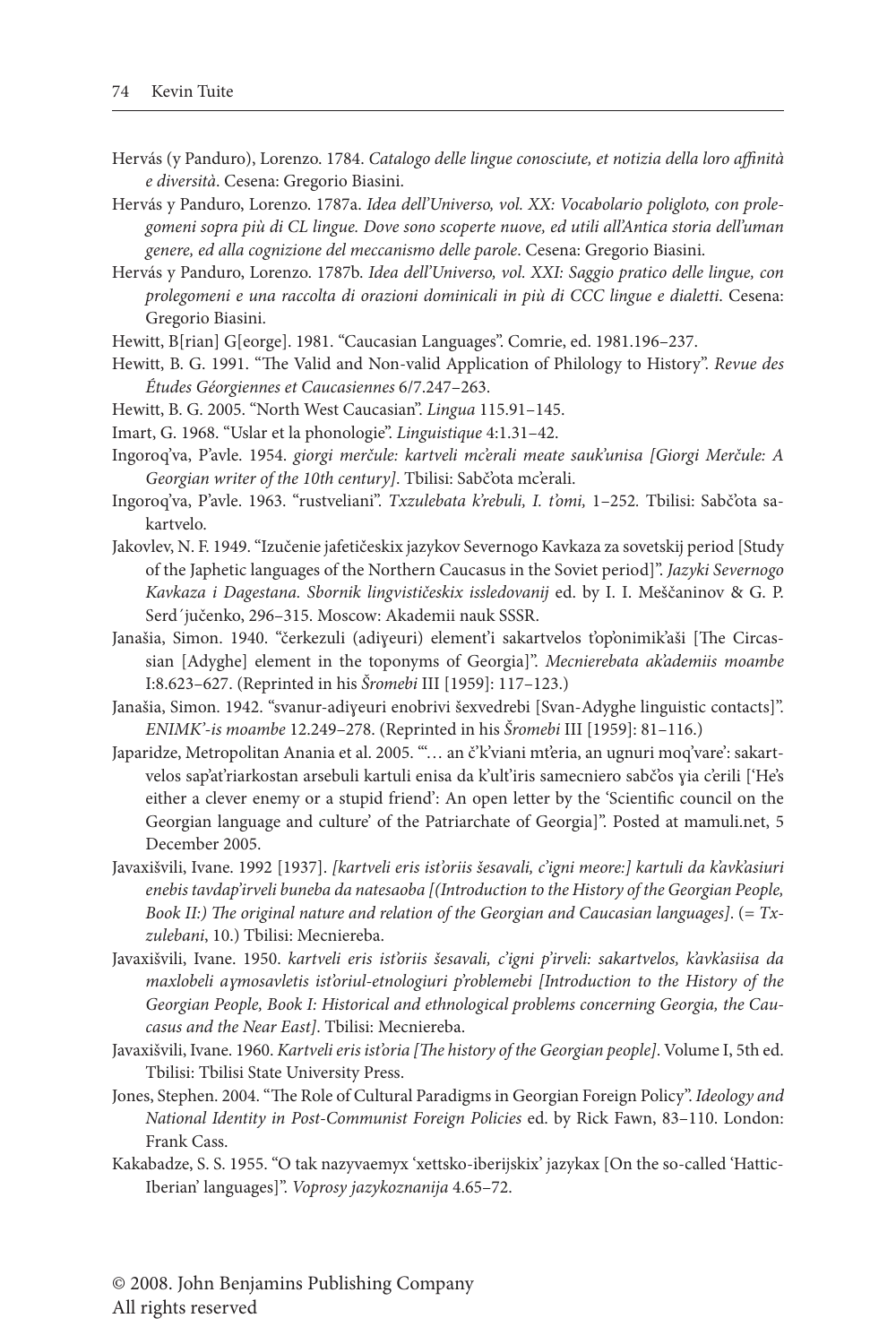- K'ak'abadze, Sargis. 1966. *rustaveli da misi* vepxist'q'aosani [Rustaveli and his 'Knight in the Leopard's Skin']. Tbilisi: Ganatleba.
- Kaltz. Barbara. 2004. "'Deutsche gründliche Kritik': Christian Jacob Kraus zu Pallas' *Vergleichendem Glossarium aller Sprachen*"*.* Tintemann & Trabant, eds. 2004.181–197.
- Karst, Joseph. 1931. *Origines Mediterraneae: Die vorgeschichtlichen Mittelmeervölker nach Ursprung, Schichtung und Verwandtschaft. Ethnologisch-linguistische Forschungen über Euskaldunak (Urbasken), Alarodier und Proto-Phrygen, Pyrenaeo-Kaukasier und Atlanto-Ligurer, West- und Ostiberer, Liguro-Leleger, Etrusker und Pelasger, Tyrrhener, Lyder und Hetiter.*  Heidelberg: Carl Winter.
- Kavtaradze, Giorgi. 1985. *anatoliaši kartvelur t'omta gansaxlebis sak'itxisatvis [On the issue of the settlement of Georgian tribes in Anatolia]*. Tbilisi: Mecniereba.
- Kholbaia, Vakhtang, Raphiel Gelantia, David Latsuzbaia & Teimuraz Chakhrakia. 1999. *Labyrinth of Abkhazia.* Translated and adapted by Nana Japaridze-Chkoidze. Tbilisi: Parliament of Georgia. [Text available on-line at <http://www.abkhazia-georgia.parliament.ge/Publications/Georgian/labyrinth\_of\_abkhazia.htm>]
- Khoshtaria-Brosset, Edisher. 1997. *History and Today: The Abkhazian problem in the light of conflict studies.* Tbilisi: International Center on Conflict & Negotiation.
- K itogam. 1956. "K itogam diskussii o 'xettsko-iberijskom' jazykovom edinstve [On the results of the discussion on the 'Hattic-Iberian' linguistic unity]". *Voprosy jazykoznanija* 1956:1.68–73.
- Klaproth, Julius von. 1812, 1814a. *Reise in den Kaukasus and Georgien unternommen in den Jahren 1807 and 1808 auf Veranstaltung der Kaiserlichen Akademie der Wissenschaften zu St. Petersburg. Enthaltend eine vollständige Beschreibung der kaukasischen Länder und ihrer Bewohner.* 2 vols. Halle & Berlin: Buchhandlung des Hallischen Waisenhauses.
- Klaproth, Julius von. 1814b. *Kaukasische Sprachen. Anhang zur Reise in den Kaukasus und nach Georgien.* Halle & Berlin: Buchhandlung des Hallischen Waisenhauses.
- Klaproth, Julius von. 1826. *Mémoires relatifs à l'Asie.* Paris: Dondey-Dupré.
- Klaproth, Julius von. 1827. *Tableau historique, géographique, ethnographique et politique du Caucase et des provinces limitrophes entre la Russie et la Perse.* Paris: Ponthieu et Cie.
- Klaproth, Julius. 1831. *Asia polyglotta*. 2nd ed. Paris: Heideloff & Campe.
- Klimov, G. A. 1964. *Etimologičeskij slovar´ kartvel´skix jazykov.* Moscow: "Nauka".
- Klimov, G. A. 1968. "O gipoteza vnutrennogo rodstva kavkazskix jazykov [On the hypothesis of the inner kinship of the languages of the Caucasus]". *Voprosy jazykoznanija* 1968:6.16–25.
- Klimov, G. A. 1969. *Die kaukasische Sprachen*. Transl. by Winfried Boeder. Hamburg: Helmut Buske.
- Klimov, G. A. 1970. "O vnešnix svjazjax kartvel´skix jazykov [On the external links of the Kartvelian languages]". *Voprosy jazykoznanija* 1970:6.36–45.
- Klimov, G. A. 1973. "Kavkazskie (iberijsko-kavkazskie) jazyki [Caucasian (Ibero-Caucasian) languages]". *Bol´šaja Sovetskaja Ènciklopedia,* 3rd ed., vol. XI, 121–122. Moscow: Naučnoe izdatel´stvo Bol´šaja Sovetskaja Ènciklopedia.
- Klimov, G. A. 1984. "Opyt stratifikacii kartvel´skix indoevropeizmov [Explorations of the stratification of Kartvelian Indo-Europeanisms]". *Ètimologija* 1984.85–89.
- Klimov, G. A. 1986a. *Vvedenie v kavkazskoe jazykoznanie.* Moscow: "Nauka".
- Klimov, G. A. 1986b. "Problems of Caucasian areal linguistics". *Aspects of Language: Studies in honour of Mario Alinei*. Volume I: *Geolinguistics. Papers presented to Mario Alinei by his friends and colleagues of the Atlas Linguarum Europae on the occasion of his 60th birthday,* 123–131. Amsterdam: Rodopi.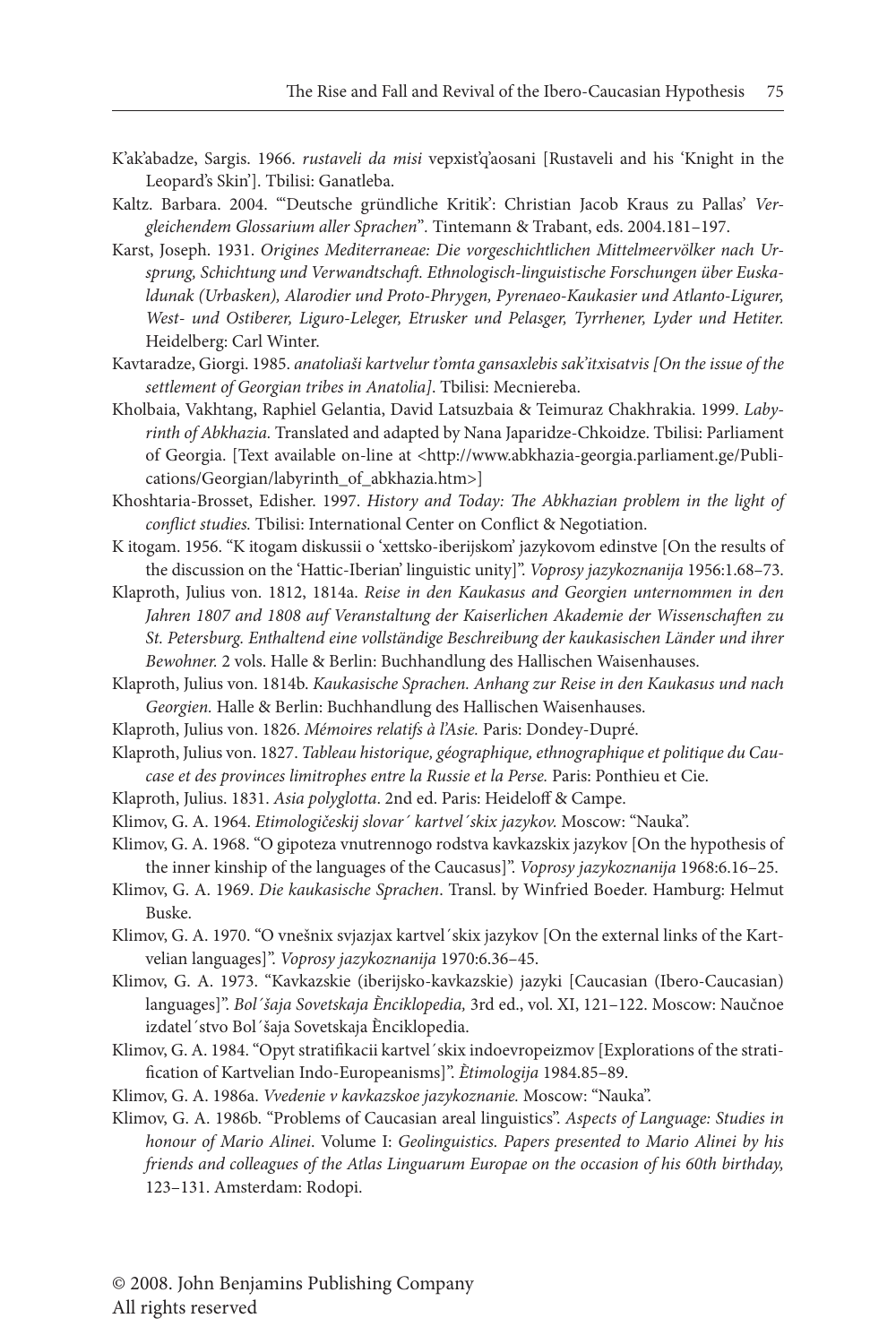- Klimov, G. A. 1991. "Some Thoughts on Indo-European-Kartvelian Relations". *Journal of Indo-European Studies* 19.325–348.
- Klimov, G. A. 1994. "Kartvelian Evidence for the Indo-European Laryngeal?". *Indogermanische Forschungen* 99.62–71.
- Kuipers, Aert. 1963. "Caucasian". *Current Trends in Linguistics* ed. by Thomas A. Sebeok, vol. I: *Soviet and East European Linguistics*, 315–344. The Hague: Mouton.
- K'varacxelia, G. & V. Šengelia. 1998. *arnold čikobavas dabadebis 100 c'listavisadmi midz>vnili saertašoriso simp'oziumis masalebi* [Materials from an international symposium in honor of Arnold Čikobava's 100th anniversary]. Tbilisi: Kartuli ena.
- Lafon, René. 1929. "Quelques rapprochements entre les langues caucasiques septentrionales et les langues kartvèles". *Bulletin de la Société Linguistique de Paris* 29.138–152.
- Law, Vivien. 1998. "Language Myths and the Discourse of Nation-Building in Georgia". *Nation-Building in the Post-Soviet Borderlands: The politics of national identities* ed. by Graham Smith, Vivien Law, Andrew Wilson et al., 167–196*.* Cambridge: Cambridge University Press.
- Leibniz, Gottfried Wilhelm von. 1989a [1768]. "Epistola ad Andream Acoluthum. Hanovera 10. Octobr. 1695". *Opera omnia, studio Ludovici Dutens, tomus sextus,* 138–140. Hildesheim: Georg Olms.
- Leibniz, Gottfried Wilhelm. 1989b [1768]. "Desiderata Circa Linguas Populorum, ad Dn. Podesta, Interpretem Caesareum Transmissa". *Opera omnia, studio Ludovici Dutens, tomus sextus,* 228–230. Hildesheim: Georg Olms.
- Leont'i Mroveli. 1955. *Kartlis cxovreba, I. cxovreba kartvelta mepeta* [The Georgian Chronicles, I. The lives of the Georgian kings]. Ed. by Simon Q'auxčišvili. Tbilisi: Mecniereba.
- Leščak, Oleg & Jurij Sitko. 2005. "Les considérations onto-gnoséologiques de Marr du point de vue de la méthodologie pragmatico-fonctionnelle". Sériot, ed. 2005a.177–198.
- Lomtatidze, K. V. 1955. "Nekotorye voprosy iberijsko-kavkazskogo jazykoznanija [Some questions of Ibero-Caucasian linguistics]". *Voprosy jazykoznanija* 4.73–82.
- Lomtatidze, K. V., red. 1989. *Kategorija grammatičeskix klassov v iberijsko-kavkazskix jazykax.* Tbilisi: Mecniereba.
- Mač'avariani, Givi. 1966. "K tipologičeskoj xarakteristike obščekartvel´skogo jazyka-osnovy [On the typological characteristics of the Kartvelian protolanguage]". *Voprosy jazykoznanija* 1966:1.1–9.
- Machavariani, Givi. 1970. "The System of the Ancient Kartvelian Nominal Flection as Compared to those of the Mountain Caucasian and Indo-European Languages". *Theoretical problems of typology and the northern Eurasian languages* ed. by László Dezső & Petar Hajdu, 165–169. Budapest: Akadémiai Kiadó.
- Mač'avariani, Givi. 2002. *kartvelur enata šedarebiti gramat'ik'a [Comparative grammar of the Kartvelian languages]*. Tbilisi: Tbilisis universit'et'is gamomcemloba.
- Manaster-Ramer, Alexis. 1995. "On 'Some Thoughts on Indo-European-Kartvelian Relations'". *Journal of Indo-European Studies* 23.195–208.
- Marr, N. Ja. 1908. "Predvaritel´noe soobščenie o rodstve gruzinskogo jazyka s semitičeskimi [Preliminary communication on the kinship of the Georgian language with Semitic]". Marr 1933.23–38.
- Marr, N. Ja. 1910. *Grammatika čanskago (lazskago) jazyka [Grammar of the Chan (Laz) language].* (= *Materialy po jafetičeskomy jazykoznaniju*, 2.) St. Petersburg: Tipografija Imperatorskoj Akademija Nauk.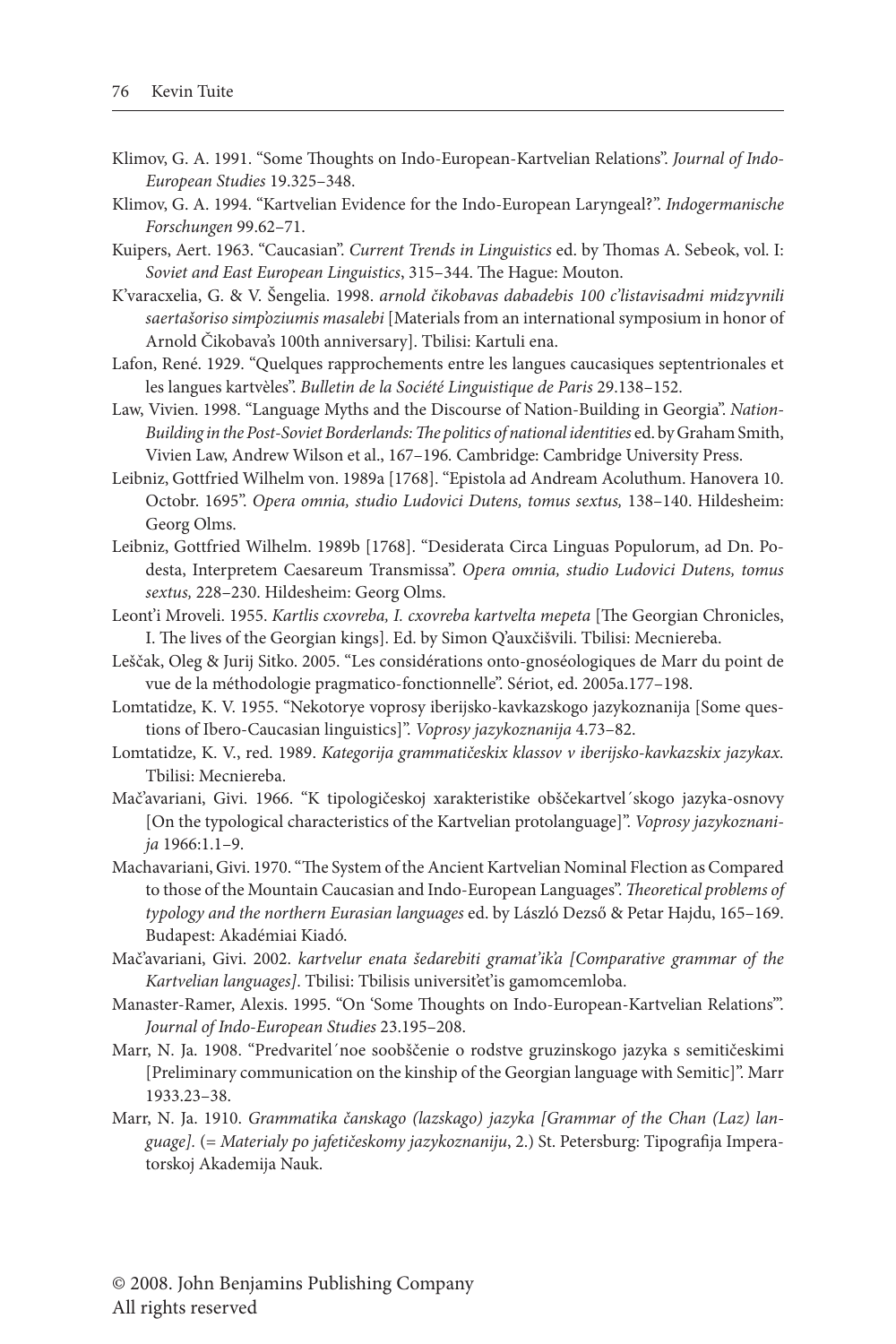- Marr, N. Ja. 1912. *K voprosu o položenii abxazskago jazyka sredi jafetičeskix [On the question of the place of the Abhhaz language within the Japhetic languages]*. (= *Materialy po jafetičeskom*, 5.) St. Petersburg: Tipografija Imperatorskoj Akademija Nauk.
- Marr, N. Ja. 1916. "Kavkazovedenie i abxazskij jazyk [Caucasian and the Abkhaz language]". Marr 1933.59–78.
- Marr, N. Ja. 1920. "Jafetičeskij Kavkaz i tretij ètničeskij èlement v sozidanii Sredizemnomorskoj kul´tury [The Japhetic Caucasus and the third ethnic element in the creation of the Mediterranean culture]". Marr 1933.79–124.
- Marr, N. Ja. 1927a. "Iz Pirinejskoj Gurii (K voprosy o metode) [From Pyrenean Guria (On the question of method)]". (= *Izvestija kavkazskogo istoriko-arxeologičeskogo instituta*, V.1–62. ) Moscow.
- Marr, N. Ja. 1927b. "Predislovie k *Jafetičeskomu Sborniku*, tom V [Foreword to the *Japhetic anthology*, vol. V]". Marr 1933.249–253.
- Marr, N. Ja. 1930. "Abxazskij jazyk". *Literaturnaja Ènciklopedia* I, 18–23. Moscow: Izd. Kom. Akad.
- Marr, N. Ja. 1931. "Jafetičeskie jazyki". *Bol´šaja Sovetskaja Ènciklopedia* LXV, 827–849. Moscow: Sovetskaja Ènciklopedia. [1st ed.]
- Marr, N. Ja. 1933. *Izbrannye raboty*. Tom I: *Ètapy razvitija jafeti*č*eskoj teorija*. Leningrad, Izdat. GAIMK.
- Melikišvili, Giorgi. 1959. *K istorii drevnej Gruzii [On the history of Old Georgian]*. Tbilisi*:* Mecniereba*.*
- Müller, Friedrich. 1887. *Grundriss der Sprachwissenschaft*. III. Band: *Die Sprachen der lockenhaarigen Rassen*. Wien: Alfred Hölder.
- Müller, F[riedrich] Max. 1854. *Suggestions for the Assistance of Officers in Learning the Languages of the Seat of War in the East*. London: Williams & Norgate.
- Nazarov, Vladimir P. 1974. "Der gegenwärtige Stand der Erforschung der kaukasischen Sprachen". *Kritik der marxistischen Sprachtheorie N. Ja. Marr's* ed. by Tasso Borbé, 21–61. Kronberg/Taunus: Scriptor.
- Nichols, Johanna. 1986. "Head-Marking and Dependent-Marking Grammar". *Language* 62:1.56–119.
- Nichols, Johanna. 1992. *Linguistic Diversity in Space and Time.* Chicago: University of Chicago Press.
- Nichols, Johanna. 1997. "Nikolayev & Starostin's *North Caucasian Etymological Dictionary* and the Methodology of Long-Range Comparison". Paper presented at the 10th Conference on the Non-Slavic Languages of the ex-USSR (*NSL 10*), University of Chicago, 10 May 1997.
- Nichols, Johanna. 2003. "The Nakh-Daghestanian Consonant Correspondences". *Current trends in Caucasian, East European, and Inner Asian linguistics: Papers in honor of Howard I. Aronson* ed. by Dee Ann Holisky & Kevin Tuite, 207–251. Amsterdam & Philadelphia: John Benjamins.
- Nikolayev, S. L. & S. A. Starostin. 1994. *A North Caucasian Etymological Dictionary.* Moscow: Asterisk.
- Nikol´skij, V. K. & N. F. Jakovlev. 1949. "Osnovnye položenija materialističeskogo učenija N. Ja. Marra o jazyke [Foundations of the materialistic teaching of N. Ja. Marr concerning language]". *Voprosy filosofii* 1.265–285.
- Öhrig, Bruno. 2000. "Adolf Dirr (1867–1930): Ein Kaukasus-Forscher am Münchner Völkerkundemuseum". *Münchner Beiträge zur Völkerkunde* 6.199–234.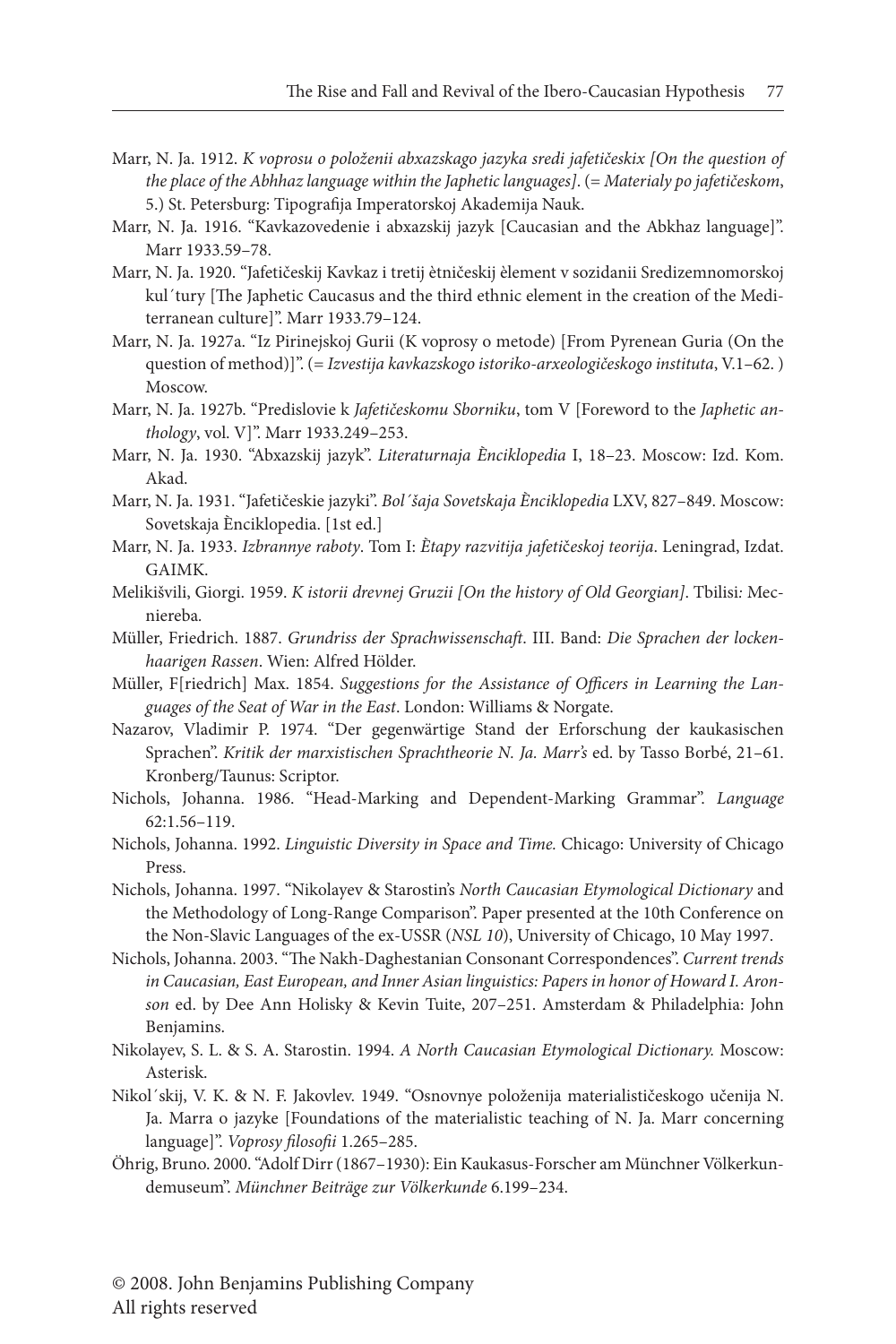- Oniani, Aleksandre. 1978. *kartvelur enata ist'oriuli morpologiis sak'itxebi* [Issues in Georgian historical morphology]. Tbilisi: Mecniereba.
- Oniani, A. L. 1985. "O grammatičeskoj kategorii klassa v kartvel´skix jazykax [On the grammatical category of class in the Kartvelian languages]". *Voprosy jazykoznanija* 1985:3.67–76.
- Oniani, Aleksandre. 1989. *kartvelur enata šedarebiti gramat'ik'is sak'itxebi: saxelta morpologia [Issues in the comparative grammar of the Kartvelian languages: Nominal morphology]*. Tbilisi: Ganatleba.
- Pedersen, Holger. 1983 [1916]. *A Glance at the History of Linguistics, with particular regard to the historical study of phonology.* Translated from the Danish by Caroline C. Henriksen; edited with an introduction by Konrad Koerner. Amsterdam & Philadelphia: John Benjamins.
- Pictet, Adolphe. 1859. *Les origines indo-européennes, ou les Aryas primitifs: Essai de paléontologie linguistique.* Vol. I. Paris: Joël Cherbuliez.
- Potocki, Jean. 1829. *Voyage dans les steppes d'Astrakhan et du Caucase.* Paris: Merlin.
- Pott, August Friedrich. 1856. *Die Ungleichheit menschlicher Rassen hauptsächlich vom sprachwissenschaftlichen Standpunkte, unter besonderer Berücksichtigung von des Grafen von Gobineau gleichnamigem Werke.* Lemgo & Detmold: Meyer.
- Put'k'aradze, T'ariel. 2001. "yvtismsaxurebis ena "q'ovelta kartvelta" ertianobis gamsazyvreli ert-erti mtavari pakt'ori. samc'ignobro enisa da dialekt'ta mimartebis sak'itxisatvis [The liturgical language as one of the chief defining elements of the unity of "All Georgians": On the question of the relation between a literary language and its dialects]". *Kartveluri memk'vidreoba* 5.227–241.
- Put'k'aradze, T'ariel. 2002. "kartvelebi, zogadkartuli samc'ignobro ena da kartvelta dialekt'ebi [The Georgians, the Common-Georgian literary language and the Georgians' dialects]". *Kartveluri memk'vidreoba* 6.187–203.
- Put'k'aradze, T'ariel. 2003. "monatesave enobriv erteulta k'valipik'aciis sak'itxisatvis tanamedrove mecnierebaši [On the question of the qualification of related linguistic units in contemporary science]". *Kartveluri memk'vidreoba* 7.206–227.
- Put'k'aradze, T'ariel. 2005. *kartvelebi. ist'oriuli sacxovrisi, dedaena, dialekt'ebi. nac'ili I: krist'ianobamdeli ep'oka [The Georgians: Historical homeland, mother tongue, dialects. Part I: Pre-Christian period]*. Kutaisi: Kutaisi State University Dialectology Research Institute.
- Rask, Rasmus. 1826. *Über das Alter und die Echtheit der Zend-Sprache und des Zend-Avesta, und Herstellung des Zend-Alphabets; nebst einer Übersicht des gesammten Sprachstammes*. Transl. by Friedrich Heinrich von der Hagen. Berlin: Duncker & Humblot.
- Rogava, Giorgi. 1952. "kartvelur enata ponet'ik'is ist'oriul-šedarebiti šesc'avlis dziritadi sak'itxebi [Basic issues in the historical-comparative study of the phonetics of the Kartvelian languages]". *Iberiul-k'avk'asiuri enatmecniereba* 4.35–51.
- Rogava, Giorgi. 1954. "iberiul-k'avk'asiur enata saerto k'utvnilebis tesvis aymnišvneli pudze [The common Ibero-Caucasian root meaning 'to sow']". *Iberiul-k'avk'asiuri enatmecniereba*  6.51–53.
- Sanžeev, G. D., ed. 1979. *Jazyki Azii i Afriki.* III*: Jazyki drevnej perednej Azii (nesemitskie), Iberijsko-Kavkazskie jazyki, Paleoaziatskie jazyki.* Moscow: "Nauka".
- Šaradzenidze, Tinatin. 1955. "brunvata k'lasipik'aciisatvis svanurši [On the classification of Svan declension]". *Iberiul-k'avk'asiuri enatmecniereba* 7.125–135
- Sarĵveladze, Zurab, K'orneli Danelia & Elguĵa Giunašvili, eds. 1986. *Iak'ob Xucesi "Šušanik'is c'ameba", Giorgi Merčule "Grigol Xandztelis cxovreba", sask'olo gamocema gamocema ["The*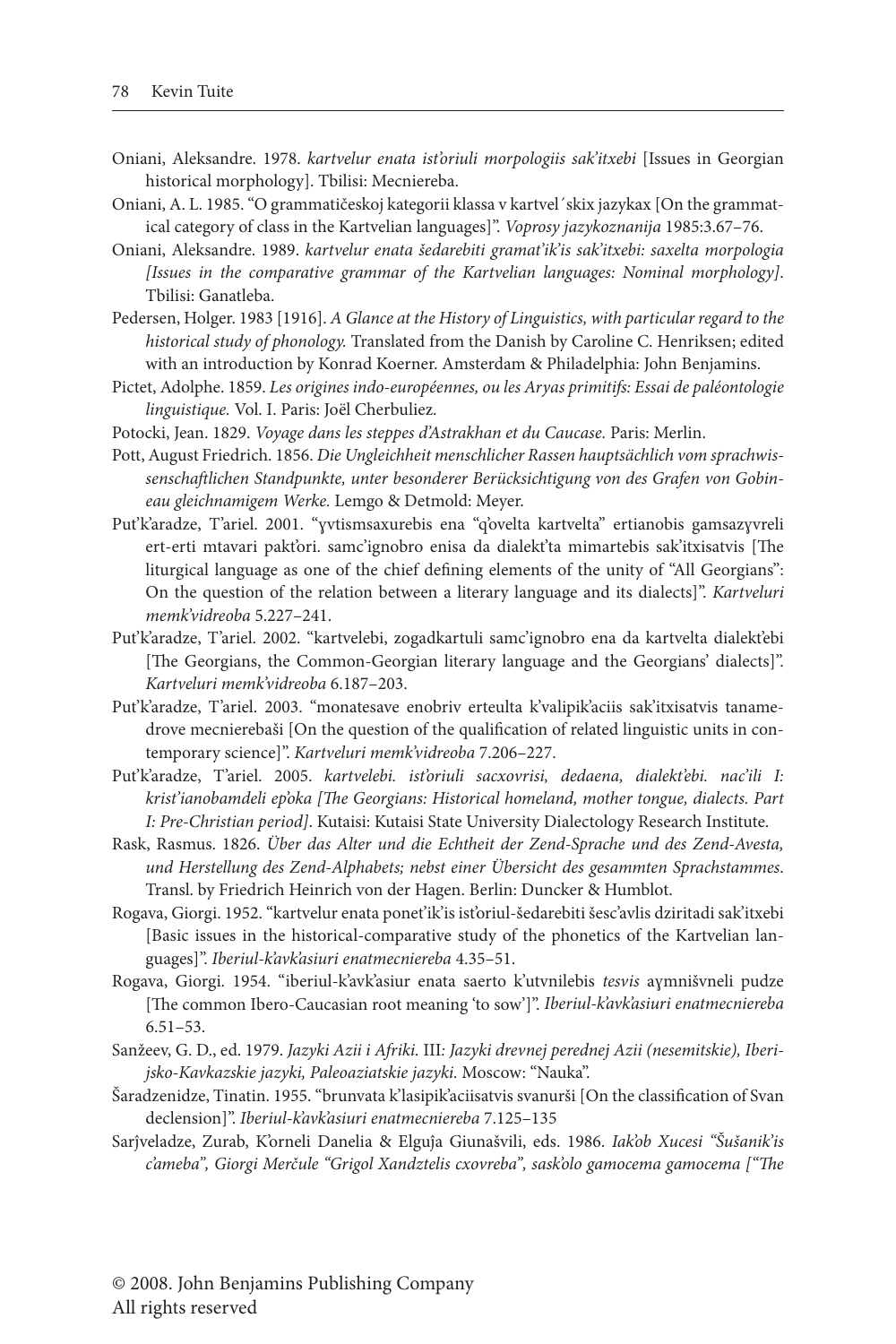*Martyrdom of Shushanik" by Iakob Xucesi, and "The Life of Grigol of Xandzta" by Giorgi Merchule. School edition].* Tbilisi: Ganatleba.

- Schiefner, Anton. 1854. "Kurze Charakteristik der Thusch-Sprache". *Mélanges asiatiques tirés du Bulletin historico-philologique de l'Académie impériale des sciences de St-Pétersbourg* 2.402–426.
- Schiefner, Anton. 1856. *Versuch über die Thusch-Sprache; oder, Die khistische Mundart in Thuschetien.* St. Petersburg: Buchdruckerei der Kaiserlichen Akademie der Wissenschaften.
- Schmidt, Karl Horst. 1962. *Studien zur Rekonstruktion des Lautstandes der südkaukasischen Grundsprache.* (= *Abhandlung für die Kunde des Morgenlandes*, 34:3), 1–160. Wiesbaden: Franz Steiner.
- Schuchardt, Hugo. 1896. "Über den passiven Charakter des Transitivs in den kaukasischen Sprachen". *Sitzungsberichte der philosophisch-historischen Classe der kaiserlichen Akademie der Wissenschaften* 133.1–91.
- Schuchardt, Hugo. 1912, 1914. "Zur methodischen Erforschung der Sprachverwandschaft (Nubisch und Baskisch)". *Revue Internationale des Etudes Basques* 6.267–281; 8.389–396.
- Schulze, Wolfgang. 1987. Review of Diakonoff & Starostin (1986). *Kratylos* 32.154–159.
- Schulze[-Fürhoff], Wolfgang. 1992. "Zur Entwicklungsdynamik morphosyntaktischer Subsysteme: Die ostkaukasische Klassenzeichen". *Caucasologie und mythologie comparée* ed. by Catherine Paris, 335–362. Louvain & Paris: Peeters.
- Schulze, Wolfgang. 1997. Review of Nikolayev & Starostin (1994)*. Diachronica* 14:1.149–161.
- Schulze, Wolfgang. 1998. *Person, Klasse, Kongruenz. Fragmente einer Kategorialtypologie des einfachen Satzes in den ostkaukasischen Sprachen.* Band I: *Die Grundlagen.* München & Newcastle: Lincom Europa.
- Schulze, Wolfgang. 2001. "Die kaukasischen Sprachen". *La typologie des langues et les universaux linguistiques* ed. by Martin Haspelmath et al., Tome I, 1774–1796. Berlin: Walter de Gruyter.
- Schulze, Wolfgang. 2005. "Grammars for East Caucasian". *Anthropological Linguistics* 47.3: 321–352.
- Sériot, Patrick. 1993. "La double vie de Troubetzkoy, ou la clôture des systèmes". *Le Gré des langues* 5.88–115. Paris: L'Harmattan.
- Sériot, Patrick, ed. 2005a. *Un paradigme perdu: La linguistique marriste.* (= *Cahiers de l'Institut de Linguistique et des Sciences du Langage*, 20.) Lausanne: Université de Lausanne.
- Sériot, Patrick. 2005b. "Si Vico avait lu Engels, il s'appellerait Nicolas Marr". Sériot, ed. 2005a.227–254.
- Shamba, Giorgi. 1998. "On the Track of Abkhazia's Antiquity". *The Abkhazians: A handbook* ed. by B. G. Hewitt, 48–58. London: St. Martin's Press.
- Slodzian, Monique. 2005. "Actualité de Marr, ou permanence de l'utopie". Sériot, ed. 2005a.271–293.
- Smeets, Rieks. 1989. "On Hurro-Urartian as Eastern Caucasian language". *Bibliotheca Orientalis* 46.259–279.
- Stalin, Joseph. 1972 [1951]. *Marxism and Problems of Linguistics.* Peking: Foreign Languages Press.
- Strahlenberg, Philip Johan von. 1730. *Das Nord- und Östliche Theil von Europa und Asia, in so weit solches das gantze Russische Reich mit Sibirien und der grossen Tatarey in sich begriffet*. Stockholm: In Verlegung des Autoris.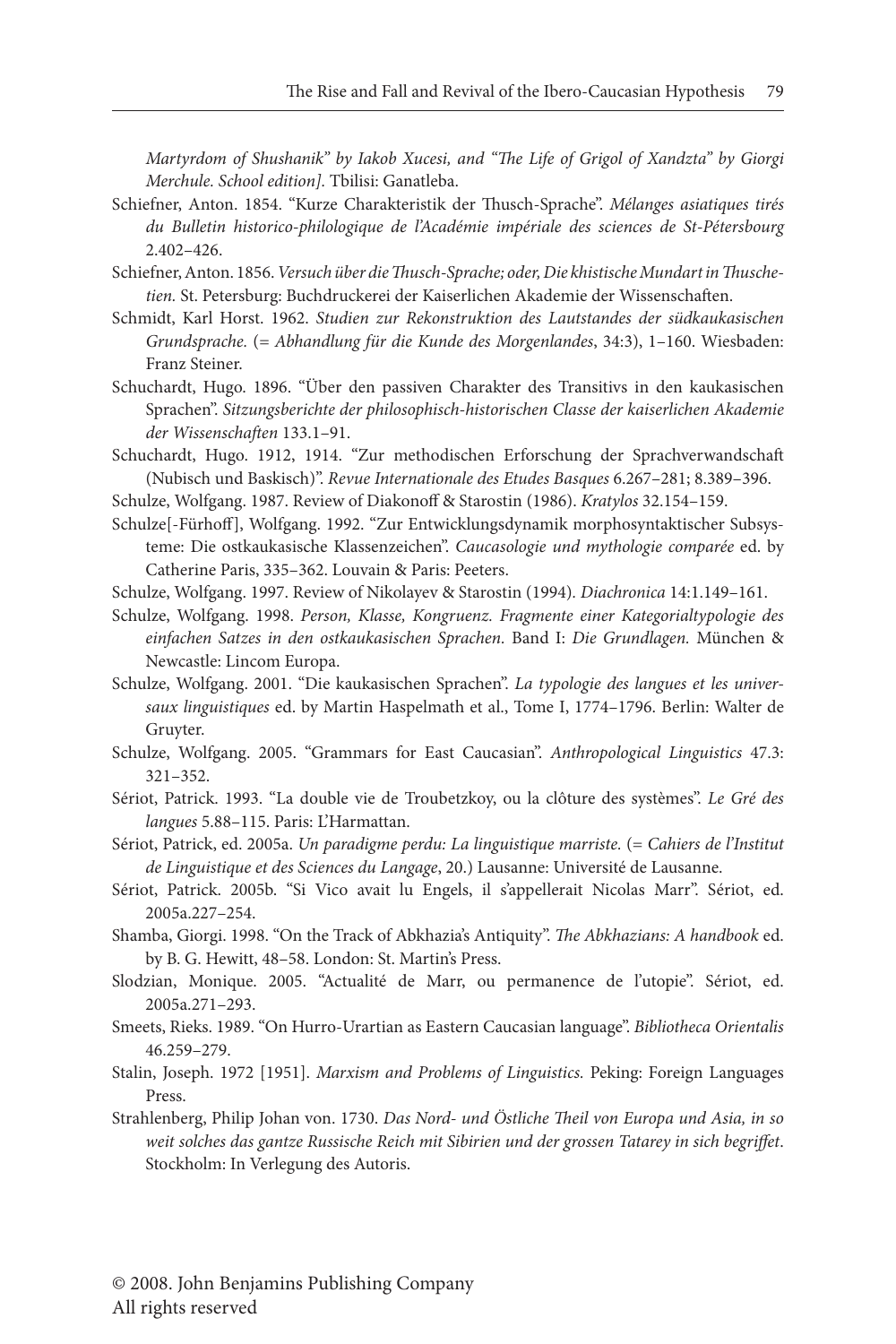- Tintemann, Ute. 2004. "*Asia Polyglotta*: Zu den Sprachstudien von Julius Heinrich Klaproth". Tintemann & Trabant, eds. 2004.199–214.
- Tintemann, Ute & Jürgen Trabant, eds. 2004. *Sprache und Sprachen in Berlin um 1800*. (= *Berliner Klassik — eine Grossstadtkultur um 1800*, 3.) Hannover-Laatzen: Wehrhahn.
- Tiškov, V. A., chief ed. 1994. *Narody Rossij: Ènciklopedija.* Moscow: Naučnoe izdatel´stvo Bol´šaja Rossijskaja Ènciklopedia.
- Trabant, Jürgen. 2004. "Mithridates in Berlin". Tintemann & Trabant, eds. 2004.141–159.
- Trautmann, Thomas R. 1997. *Aryans and British India.* Berkeley: University of California Press.
- Trautmann, Thomas R. 2001. "The Whole History of Kinship Terminology in Three Chapters: Before [Lewis Henry] Morgan, Morgan, and after Morgan". *Anthropological Theory* 1:2.268–287.
- Trubetzkoy, N. S. 1987 [1930]. "Severnokavkazskie slovarnye sopostavlenija". *Izbrannye trudy po filologii.* Moscow: Progress, 271–282. [Russian translation, with annotations by Sergej Starostin, of "Nordkaukasische Wortgleichungen", *Wiener Zeitschrift für die Kunde des Morgenlandes* 37:2: 79–92.]
- Trubetzkoy, N. S. 1934. Review of Georges Dumézil, *Études comparatives sur les langues caucasiennes du Nord-Ouest* (Paris: Adrien Maisonneuve, 1932) and Dumézil (1933b). *Orientalistische Literaturzeitung* 10.629–635.
- Tseretheli, М. 1913–1916. "Sumerian and Georgian: A study in comparative philology". *Journal of the Royal Asiatic Society* 45.783–821; 46.1–36; 47.255–288; 48.1–58.
- Tuite, Kevin. 2003. "Explorations in the Ideological Infrastructure of Indo-European Studies". *Historiographia Linguistica* 30:1/2.205–217.
- Tuite, Kevin. 2006. "Of Phonemes, Fossils and Webs of Meaning: The interpretation of language variation and change". *Language, Culture and Society: Key topics in linguistic anthropology* ed. by Christine Jourdan & Kevin Tuite, 229–256. Cambridge: Cambridge University Press.
- Tuite, Kevin & Wolfgang Schulze. 1998. "A Case of Taboo-Motivated Lexical Replacement in the Indigenous Languages of the Caucasus". *Anthropological Linguistics* 40:3.363–383.
- Turgot, Anne-Robert-Jacques. 1966 [1756]. "Étymologie". *Encyclopédie ou Dictionnaire raisonné des sciences, des arts et des métiers* ed. by Denis Diderot & Jean D'Alembert, vol. VI, 98–111. Stuttgart: Friedrich Frommann.
- Uslar, P. K. 1888. *Ètnografija Kavkaza: Jazykoznanie,* II: *Čečenskij jazyk.* Tiflis: Upravlenie Kavkazskago Učebnago Okruga.
- van den Berg, Helma. 2005. "The East Caucasian Language Family". *Lingua* 115.147–190.
- Voegelin, C. F. & F. M. Voegelin. 1964. "Languages of the World: Ibero-Caucasian and Pidgin-Creole. Fascicle one". *Anthropological Linguistics* 6:8.1–39.
- Vogt, Hans. 1932. "Les groupes nominaux en arménien et en géorgien anciens". *Norsk Tidsskrift for Sprogvidenskap* 5.57–81.
- Vogt, Hans. 1942. "La parenté des langues caucasiques". *Norsk Tidsskrift for Sprogvidenskap* 12.242–257.
- Vogt, Hans. 1955. "Le basque et les langues caucasiques". *Bulletin de la Société de Linguistique de Paris* 51.121–147.
- Voronov, Ju. N. 1994. *Abkhazians Who are they?* Sukhum: Abkhazian State University.